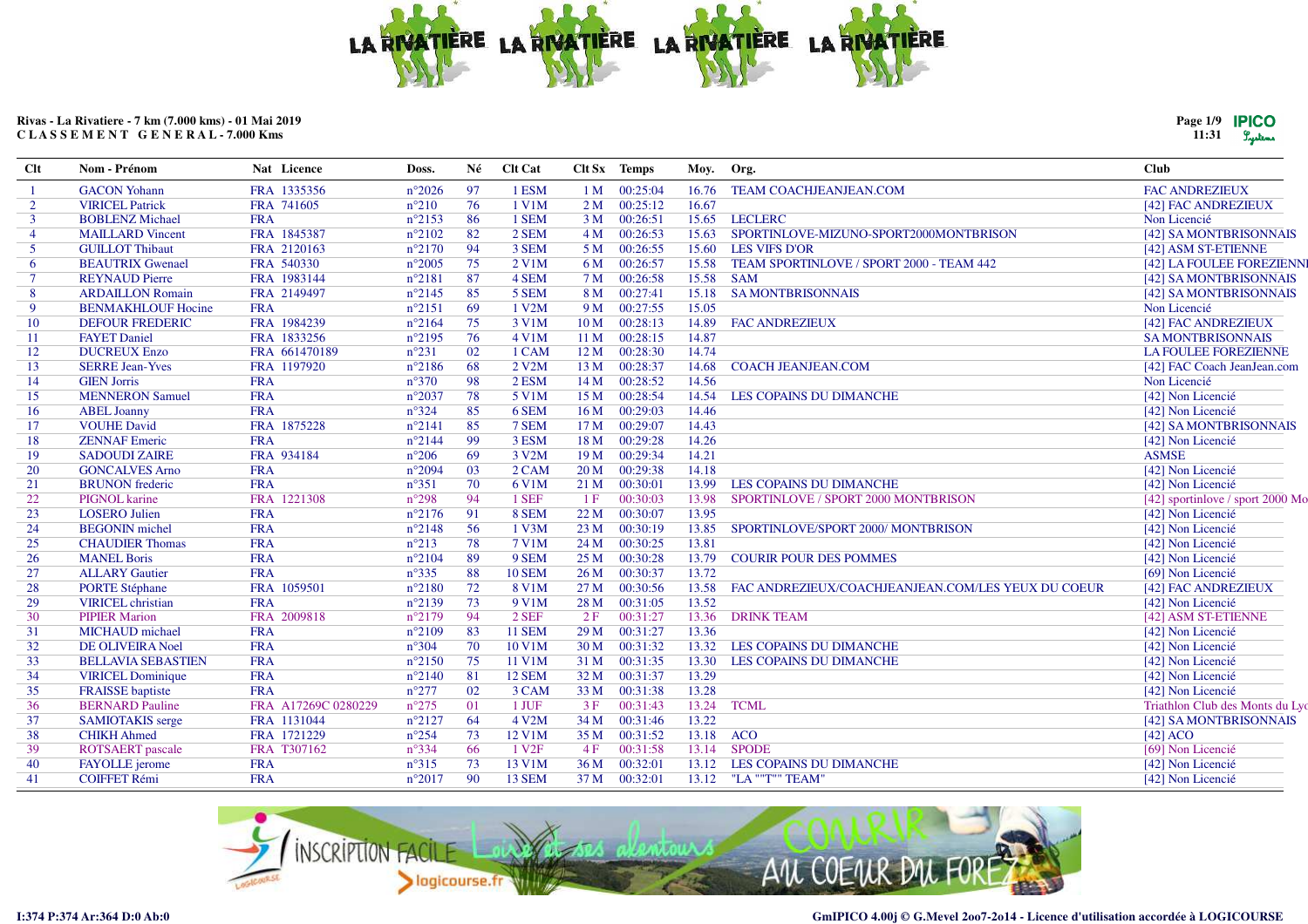

| Page 2/9 | <b>IPICO</b> |
|----------|--------------|
| 11:31    | Lystems      |

| 42<br><b>FRA</b><br>$n^{\circ}306$<br>85<br><b>14 SEM</b><br>00:32:06<br>13.09<br>[42] Non Licencié<br><b>MIOZZO JEREMY</b><br>38 M<br>96<br><b>FRA</b><br>$n^{\circ}2143$<br>3 SEF<br>00:32:13<br>13.04<br>43<br>5F<br>[42] Non Licencié<br><b>ZEDDAM SARAH</b><br>96<br>4 SEF<br>FRA 1956121<br>$n^{\circ}2182$<br>6F<br>00:32:26<br>12.95<br><b>LES VIFS D'OR</b><br>44<br><b>RIBEIRO</b> emeline<br>[42] ASM ST-ETIENNE<br>00:32:34<br>PETITE TRAVERSÉE POUR MAÉ<br><b>BIAGINI</b> cyrille<br><b>FRA</b><br>$n^{\circ}2009$<br>73<br>14 V1M<br>39 M<br>12.90<br>[42] Non Licencié<br>45<br>97<br>00:32:35<br>12.89<br><b>YABANCI</b> Alparslan<br><b>FRA</b><br>$n^{\circ}358$<br>4 ESM<br>40 M<br>[42] Non Licencié<br>46<br>73<br>47<br><b>FRA</b><br>$n^{\circ}249$<br>00:32:39<br>12.86<br><b>VILLARS RUNNING</b><br>Non Licencié<br><b>BERIOLA Laurent</b><br>15 V1M<br>41 M<br>$n^{\circ}2189$<br>62<br>12.82<br>48<br><b>URTH Bruno</b><br>FRA A14262C0280872M<br>5 V2M<br>42 M<br>00:32:46<br>[42] Feurs Triathlon<br>VACHET Jérémy<br><b>FRA</b><br>$n^{\circ}282$<br>93<br>15 SEM<br>00:33:04<br>12.70<br><b>CASINO RUNNING</b><br>[42] Non Licencié<br>49<br>43 M<br><b>FRA</b><br>$n^{\circ}2168$<br>83<br><b>16 SEM</b><br>00:33:07<br><b>COACH JEANJEAN.COM</b><br>50<br><b>GARCIA</b> nicolas<br>44 M<br>12.69<br>[42] Non Licencié<br>FRA 868767<br>$n^{\circ}299$<br>64<br>00:33:22<br>PIGNOL sylvie<br>2 V <sub>2F</sub><br>12.59<br>[42] SA MONTBRISONNAIS<br>51<br>7 F<br>64<br>12.59<br>52<br><b>BENZERROUG Karim</b><br>FRA 708956<br>$n^{\circ}2006$<br>6 V2M<br>45 M<br>00:33:23<br>[42] ASM ST-ETIENNE<br><b>FRA</b><br>$n^{\circ}2000$<br>75<br>16 V1M<br>00:33:29<br>12.55<br>53<br><b>ACCARY FREDERIC</b><br>46 M<br>[42] Non Licencié<br>54<br><b>FRA</b><br>$n^{\circ}287$<br>86<br><b>17 SEM</b><br>47 M<br>00:33:39<br>12.48<br><b>BALDACCHINO Nicolas</b><br>[42] Non Licencié<br><b>FRA</b><br>$n^{\circ}2092$<br>94<br><b>18 SEM</b><br>00:33:42<br>12.46<br><b>TEAM ROCKET</b><br>Non Licencié<br>55<br><b>GODORECCI Damien</b><br>48 M<br>83<br>56<br><b>CHARLES Roland</b><br>FRA 2166878<br>$n^{\circ}228$<br><b>19 SEM</b><br>00:33:51<br>12.41<br>LA FOULEE FOREZIENNE<br>49 M<br>72<br><b>FRA</b><br>$n^{\circ}369$<br>12.40<br>57<br><b>PATIN Laurent</b><br>17 V1M<br>50 M<br>00:33:53<br>[42] Non Licencié<br>PÉROL Julien<br>FRA 1074435<br>71<br><b>18 V1M</b><br>12.39<br>58<br>$n^{\circ}2042$<br>51 M<br>00:33:55<br>[69] AAA DU LYONNAIS<br>62<br><b>FRA</b><br>$n^{\circ}207$<br>3 V <sub>2F</sub><br>00:33:55<br>12.38<br>59<br><b>THIBAUD Carole</b><br>8F<br>[42] Non Licencié<br><b>FRA</b><br>02<br>4 CAM<br>00:34:06<br>12.32<br>60<br><b>OLIVEIRA ANDRADE Duarte</b><br>$n^{\circ}337$<br>52 M<br>[42] Non Licencié<br>81<br><b>FRA</b><br>$n^{\circ}262$<br>5 SEF<br>00:34:35<br>12.15<br><b>JEAN</b> fabienne<br>9F<br>Non Licencié<br>61<br><b>FOURNIER Pierre</b><br><b>FRA</b><br>$n^{\circ}328$<br>95<br><b>20 SEM</b><br>12.05<br>53 M<br>00:34:52<br>[42] Non Licencié<br>62<br>54<br>FRA 248441<br>$n^{\circ}2108$<br>$2$ V3M<br>63<br><b>MERCIER Jean-Jacques</b><br>54 M<br>00:34:53<br>12.04<br><b>LOGICOURSE</b><br>[42] FAC ANDREZIEUX<br>79<br>FRA 2031279<br>1 V <sub>1</sub> F<br>00:34:57<br>12.02<br>64<br><b>BALLANSAT MYRIAM</b><br>$n^{\circ}248$<br>10F<br>[69] La Foulée Forézienne<br>78<br><b>DEGRUEL Frederic</b><br><b>FRA</b><br>$n^{\circ}289$<br>19 V1M<br>00:35:04<br>POLE TRAIL ST REGIS DU COIN<br>[42] Non Licencié<br>65<br>55 M<br>11.98<br>74<br>2 V <sub>1F</sub><br>00:35:06<br>FRA A17204C 0280263<br>$n^{\circ}274$<br>11F<br>11.97<br>TRI CLUB DES MONTS DU LYONNAIS<br>66<br><b>AUTANT-BERNARD Corinne</b><br>81<br>67<br>FRA 1824099<br>$n^{\circ}2095$<br><b>21 SEM</b><br>56 M<br>00:35:16<br>11.91<br><b>ASM ST-ETIENNE</b><br><b>GONZALEZ</b> guillaume<br><b>FRA</b><br>69<br>11.80<br>68<br><b>PAILLASSON BRUNO</b><br>$n^{\circ}280$<br>7 V2M<br>57 M<br>00:35:37<br>[42] Non Licencié<br>77<br><b>RENAUD Olivier</b><br><b>FRA</b><br>$n^{\circ}342$<br>00:35:39<br>11.78<br>69<br>20 V1M<br>58 M<br>[42] Non Licencié<br><b>FRA</b><br>$n^{\circ}2040$<br>84<br>00:35:42<br>11.77<br><b>MISSONNIER Thomas</b><br><b>22 SEM</b><br>59 M<br>[43] Non Licencié<br>70<br>54<br>FRA 263786<br>$n^{\circ}2055$<br>3 V3M<br>00:35:46<br>11.75<br>71<br><b>VILLETON Michel</b><br>60 M<br>03<br>11.74<br>72<br><b>BONNIER</b> Dominique<br><b>FRA</b><br>$n^{\circ}2066$<br>5 CAM<br>00:35:47<br>[42] Non Licencié<br>61 M<br><b>FRA</b><br>96<br><b>23 SEM</b><br>00:35:47<br>11.74<br>73<br><b>WITTLING Brandon</b><br>$n^{\circ}211$<br>62 M<br>[42] Non Licencié<br>FRA 1544776<br>$n^{\circ}2013$<br>69<br>8 V2M<br>00:35:48<br>11.73<br>74<br><b>CHALAMET</b> sebastien<br>63 M<br>[42] ASM ST-ETIENNE<br><b>THIZY Emma</b><br><b>FRA</b><br>$n^{\circ}293$<br>02<br>1 CAF<br>00:35:50<br>11.73<br>75<br>12F<br>[42] Non Licencié<br>61<br>11.73<br><b>FRA</b><br>$n^{\circ}208$<br>9 V2M<br>00:35:50<br>76<br><b>THIBAUD Robert</b><br>64 M<br>[42] Non Licencié<br>61<br>11.68<br><b>BEGONIN</b> brigitte<br>FRA 736506<br>$n^{\circ}2149$<br>4 V <sub>2F</sub><br>00:35:58<br>[42] SA MONTBRISONNAIS<br>77<br>13F | <b>Clt</b> | Nom - Prénom            | Nat Licence | Doss.           | Né | <b>Clt Cat</b> |      | Clt Sx Temps | Moy. Org. | <b>Club</b>       |
|-----------------------------------------------------------------------------------------------------------------------------------------------------------------------------------------------------------------------------------------------------------------------------------------------------------------------------------------------------------------------------------------------------------------------------------------------------------------------------------------------------------------------------------------------------------------------------------------------------------------------------------------------------------------------------------------------------------------------------------------------------------------------------------------------------------------------------------------------------------------------------------------------------------------------------------------------------------------------------------------------------------------------------------------------------------------------------------------------------------------------------------------------------------------------------------------------------------------------------------------------------------------------------------------------------------------------------------------------------------------------------------------------------------------------------------------------------------------------------------------------------------------------------------------------------------------------------------------------------------------------------------------------------------------------------------------------------------------------------------------------------------------------------------------------------------------------------------------------------------------------------------------------------------------------------------------------------------------------------------------------------------------------------------------------------------------------------------------------------------------------------------------------------------------------------------------------------------------------------------------------------------------------------------------------------------------------------------------------------------------------------------------------------------------------------------------------------------------------------------------------------------------------------------------------------------------------------------------------------------------------------------------------------------------------------------------------------------------------------------------------------------------------------------------------------------------------------------------------------------------------------------------------------------------------------------------------------------------------------------------------------------------------------------------------------------------------------------------------------------------------------------------------------------------------------------------------------------------------------------------------------------------------------------------------------------------------------------------------------------------------------------------------------------------------------------------------------------------------------------------------------------------------------------------------------------------------------------------------------------------------------------------------------------------------------------------------------------------------------------------------------------------------------------------------------------------------------------------------------------------------------------------------------------------------------------------------------------------------------------------------------------------------------------------------------------------------------------------------------------------------------------------------------------------------------------------------------------------------------------------------------------------------------------------------------------------------------------------------------------------------------------------------------------------------------------------------------------------------------------------------------------------------------------------------------------------------------------------------------------------------------------------------------------------------------------------------------------------------------------------------------------------------------------------------------------------------------------------------------------------------------------------------------------------------------------------------------------------------------------------------------------------------------------------------------------------------------------------------------------------------------------------------------------------------------------------------------------------------------------------|------------|-------------------------|-------------|-----------------|----|----------------|------|--------------|-----------|-------------------|
| [42] Tri Club des Monts du My<br>[42] S/L EVEIL MENDOIS AC                                                                                                                                                                                                                                                                                                                                                                                                                                                                                                                                                                                                                                                                                                                                                                                                                                                                                                                                                                                                                                                                                                                                                                                                                                                                                                                                                                                                                                                                                                                                                                                                                                                                                                                                                                                                                                                                                                                                                                                                                                                                                                                                                                                                                                                                                                                                                                                                                                                                                                                                                                                                                                                                                                                                                                                                                                                                                                                                                                                                                                                                                                                                                                                                                                                                                                                                                                                                                                                                                                                                                                                                                                                                                                                                                                                                                                                                                                                                                                                                                                                                                                                                                                                                                                                                                                                                                                                                                                                                                                                                                                                                                                                                                                                                                                                                                                                                                                                                                                                                                                                                                                                                                                              |            |                         |             |                 |    |                |      |              |           |                   |
|                                                                                                                                                                                                                                                                                                                                                                                                                                                                                                                                                                                                                                                                                                                                                                                                                                                                                                                                                                                                                                                                                                                                                                                                                                                                                                                                                                                                                                                                                                                                                                                                                                                                                                                                                                                                                                                                                                                                                                                                                                                                                                                                                                                                                                                                                                                                                                                                                                                                                                                                                                                                                                                                                                                                                                                                                                                                                                                                                                                                                                                                                                                                                                                                                                                                                                                                                                                                                                                                                                                                                                                                                                                                                                                                                                                                                                                                                                                                                                                                                                                                                                                                                                                                                                                                                                                                                                                                                                                                                                                                                                                                                                                                                                                                                                                                                                                                                                                                                                                                                                                                                                                                                                                                                                         |            |                         |             |                 |    |                |      |              |           |                   |
|                                                                                                                                                                                                                                                                                                                                                                                                                                                                                                                                                                                                                                                                                                                                                                                                                                                                                                                                                                                                                                                                                                                                                                                                                                                                                                                                                                                                                                                                                                                                                                                                                                                                                                                                                                                                                                                                                                                                                                                                                                                                                                                                                                                                                                                                                                                                                                                                                                                                                                                                                                                                                                                                                                                                                                                                                                                                                                                                                                                                                                                                                                                                                                                                                                                                                                                                                                                                                                                                                                                                                                                                                                                                                                                                                                                                                                                                                                                                                                                                                                                                                                                                                                                                                                                                                                                                                                                                                                                                                                                                                                                                                                                                                                                                                                                                                                                                                                                                                                                                                                                                                                                                                                                                                                         |            |                         |             |                 |    |                |      |              |           |                   |
|                                                                                                                                                                                                                                                                                                                                                                                                                                                                                                                                                                                                                                                                                                                                                                                                                                                                                                                                                                                                                                                                                                                                                                                                                                                                                                                                                                                                                                                                                                                                                                                                                                                                                                                                                                                                                                                                                                                                                                                                                                                                                                                                                                                                                                                                                                                                                                                                                                                                                                                                                                                                                                                                                                                                                                                                                                                                                                                                                                                                                                                                                                                                                                                                                                                                                                                                                                                                                                                                                                                                                                                                                                                                                                                                                                                                                                                                                                                                                                                                                                                                                                                                                                                                                                                                                                                                                                                                                                                                                                                                                                                                                                                                                                                                                                                                                                                                                                                                                                                                                                                                                                                                                                                                                                         |            |                         |             |                 |    |                |      |              |           |                   |
|                                                                                                                                                                                                                                                                                                                                                                                                                                                                                                                                                                                                                                                                                                                                                                                                                                                                                                                                                                                                                                                                                                                                                                                                                                                                                                                                                                                                                                                                                                                                                                                                                                                                                                                                                                                                                                                                                                                                                                                                                                                                                                                                                                                                                                                                                                                                                                                                                                                                                                                                                                                                                                                                                                                                                                                                                                                                                                                                                                                                                                                                                                                                                                                                                                                                                                                                                                                                                                                                                                                                                                                                                                                                                                                                                                                                                                                                                                                                                                                                                                                                                                                                                                                                                                                                                                                                                                                                                                                                                                                                                                                                                                                                                                                                                                                                                                                                                                                                                                                                                                                                                                                                                                                                                                         |            |                         |             |                 |    |                |      |              |           |                   |
|                                                                                                                                                                                                                                                                                                                                                                                                                                                                                                                                                                                                                                                                                                                                                                                                                                                                                                                                                                                                                                                                                                                                                                                                                                                                                                                                                                                                                                                                                                                                                                                                                                                                                                                                                                                                                                                                                                                                                                                                                                                                                                                                                                                                                                                                                                                                                                                                                                                                                                                                                                                                                                                                                                                                                                                                                                                                                                                                                                                                                                                                                                                                                                                                                                                                                                                                                                                                                                                                                                                                                                                                                                                                                                                                                                                                                                                                                                                                                                                                                                                                                                                                                                                                                                                                                                                                                                                                                                                                                                                                                                                                                                                                                                                                                                                                                                                                                                                                                                                                                                                                                                                                                                                                                                         |            |                         |             |                 |    |                |      |              |           |                   |
|                                                                                                                                                                                                                                                                                                                                                                                                                                                                                                                                                                                                                                                                                                                                                                                                                                                                                                                                                                                                                                                                                                                                                                                                                                                                                                                                                                                                                                                                                                                                                                                                                                                                                                                                                                                                                                                                                                                                                                                                                                                                                                                                                                                                                                                                                                                                                                                                                                                                                                                                                                                                                                                                                                                                                                                                                                                                                                                                                                                                                                                                                                                                                                                                                                                                                                                                                                                                                                                                                                                                                                                                                                                                                                                                                                                                                                                                                                                                                                                                                                                                                                                                                                                                                                                                                                                                                                                                                                                                                                                                                                                                                                                                                                                                                                                                                                                                                                                                                                                                                                                                                                                                                                                                                                         |            |                         |             |                 |    |                |      |              |           |                   |
|                                                                                                                                                                                                                                                                                                                                                                                                                                                                                                                                                                                                                                                                                                                                                                                                                                                                                                                                                                                                                                                                                                                                                                                                                                                                                                                                                                                                                                                                                                                                                                                                                                                                                                                                                                                                                                                                                                                                                                                                                                                                                                                                                                                                                                                                                                                                                                                                                                                                                                                                                                                                                                                                                                                                                                                                                                                                                                                                                                                                                                                                                                                                                                                                                                                                                                                                                                                                                                                                                                                                                                                                                                                                                                                                                                                                                                                                                                                                                                                                                                                                                                                                                                                                                                                                                                                                                                                                                                                                                                                                                                                                                                                                                                                                                                                                                                                                                                                                                                                                                                                                                                                                                                                                                                         |            |                         |             |                 |    |                |      |              |           |                   |
|                                                                                                                                                                                                                                                                                                                                                                                                                                                                                                                                                                                                                                                                                                                                                                                                                                                                                                                                                                                                                                                                                                                                                                                                                                                                                                                                                                                                                                                                                                                                                                                                                                                                                                                                                                                                                                                                                                                                                                                                                                                                                                                                                                                                                                                                                                                                                                                                                                                                                                                                                                                                                                                                                                                                                                                                                                                                                                                                                                                                                                                                                                                                                                                                                                                                                                                                                                                                                                                                                                                                                                                                                                                                                                                                                                                                                                                                                                                                                                                                                                                                                                                                                                                                                                                                                                                                                                                                                                                                                                                                                                                                                                                                                                                                                                                                                                                                                                                                                                                                                                                                                                                                                                                                                                         |            |                         |             |                 |    |                |      |              |           |                   |
|                                                                                                                                                                                                                                                                                                                                                                                                                                                                                                                                                                                                                                                                                                                                                                                                                                                                                                                                                                                                                                                                                                                                                                                                                                                                                                                                                                                                                                                                                                                                                                                                                                                                                                                                                                                                                                                                                                                                                                                                                                                                                                                                                                                                                                                                                                                                                                                                                                                                                                                                                                                                                                                                                                                                                                                                                                                                                                                                                                                                                                                                                                                                                                                                                                                                                                                                                                                                                                                                                                                                                                                                                                                                                                                                                                                                                                                                                                                                                                                                                                                                                                                                                                                                                                                                                                                                                                                                                                                                                                                                                                                                                                                                                                                                                                                                                                                                                                                                                                                                                                                                                                                                                                                                                                         |            |                         |             |                 |    |                |      |              |           |                   |
|                                                                                                                                                                                                                                                                                                                                                                                                                                                                                                                                                                                                                                                                                                                                                                                                                                                                                                                                                                                                                                                                                                                                                                                                                                                                                                                                                                                                                                                                                                                                                                                                                                                                                                                                                                                                                                                                                                                                                                                                                                                                                                                                                                                                                                                                                                                                                                                                                                                                                                                                                                                                                                                                                                                                                                                                                                                                                                                                                                                                                                                                                                                                                                                                                                                                                                                                                                                                                                                                                                                                                                                                                                                                                                                                                                                                                                                                                                                                                                                                                                                                                                                                                                                                                                                                                                                                                                                                                                                                                                                                                                                                                                                                                                                                                                                                                                                                                                                                                                                                                                                                                                                                                                                                                                         |            |                         |             |                 |    |                |      |              |           |                   |
|                                                                                                                                                                                                                                                                                                                                                                                                                                                                                                                                                                                                                                                                                                                                                                                                                                                                                                                                                                                                                                                                                                                                                                                                                                                                                                                                                                                                                                                                                                                                                                                                                                                                                                                                                                                                                                                                                                                                                                                                                                                                                                                                                                                                                                                                                                                                                                                                                                                                                                                                                                                                                                                                                                                                                                                                                                                                                                                                                                                                                                                                                                                                                                                                                                                                                                                                                                                                                                                                                                                                                                                                                                                                                                                                                                                                                                                                                                                                                                                                                                                                                                                                                                                                                                                                                                                                                                                                                                                                                                                                                                                                                                                                                                                                                                                                                                                                                                                                                                                                                                                                                                                                                                                                                                         |            |                         |             |                 |    |                |      |              |           |                   |
|                                                                                                                                                                                                                                                                                                                                                                                                                                                                                                                                                                                                                                                                                                                                                                                                                                                                                                                                                                                                                                                                                                                                                                                                                                                                                                                                                                                                                                                                                                                                                                                                                                                                                                                                                                                                                                                                                                                                                                                                                                                                                                                                                                                                                                                                                                                                                                                                                                                                                                                                                                                                                                                                                                                                                                                                                                                                                                                                                                                                                                                                                                                                                                                                                                                                                                                                                                                                                                                                                                                                                                                                                                                                                                                                                                                                                                                                                                                                                                                                                                                                                                                                                                                                                                                                                                                                                                                                                                                                                                                                                                                                                                                                                                                                                                                                                                                                                                                                                                                                                                                                                                                                                                                                                                         |            |                         |             |                 |    |                |      |              |           |                   |
|                                                                                                                                                                                                                                                                                                                                                                                                                                                                                                                                                                                                                                                                                                                                                                                                                                                                                                                                                                                                                                                                                                                                                                                                                                                                                                                                                                                                                                                                                                                                                                                                                                                                                                                                                                                                                                                                                                                                                                                                                                                                                                                                                                                                                                                                                                                                                                                                                                                                                                                                                                                                                                                                                                                                                                                                                                                                                                                                                                                                                                                                                                                                                                                                                                                                                                                                                                                                                                                                                                                                                                                                                                                                                                                                                                                                                                                                                                                                                                                                                                                                                                                                                                                                                                                                                                                                                                                                                                                                                                                                                                                                                                                                                                                                                                                                                                                                                                                                                                                                                                                                                                                                                                                                                                         |            |                         |             |                 |    |                |      |              |           |                   |
|                                                                                                                                                                                                                                                                                                                                                                                                                                                                                                                                                                                                                                                                                                                                                                                                                                                                                                                                                                                                                                                                                                                                                                                                                                                                                                                                                                                                                                                                                                                                                                                                                                                                                                                                                                                                                                                                                                                                                                                                                                                                                                                                                                                                                                                                                                                                                                                                                                                                                                                                                                                                                                                                                                                                                                                                                                                                                                                                                                                                                                                                                                                                                                                                                                                                                                                                                                                                                                                                                                                                                                                                                                                                                                                                                                                                                                                                                                                                                                                                                                                                                                                                                                                                                                                                                                                                                                                                                                                                                                                                                                                                                                                                                                                                                                                                                                                                                                                                                                                                                                                                                                                                                                                                                                         |            |                         |             |                 |    |                |      |              |           |                   |
|                                                                                                                                                                                                                                                                                                                                                                                                                                                                                                                                                                                                                                                                                                                                                                                                                                                                                                                                                                                                                                                                                                                                                                                                                                                                                                                                                                                                                                                                                                                                                                                                                                                                                                                                                                                                                                                                                                                                                                                                                                                                                                                                                                                                                                                                                                                                                                                                                                                                                                                                                                                                                                                                                                                                                                                                                                                                                                                                                                                                                                                                                                                                                                                                                                                                                                                                                                                                                                                                                                                                                                                                                                                                                                                                                                                                                                                                                                                                                                                                                                                                                                                                                                                                                                                                                                                                                                                                                                                                                                                                                                                                                                                                                                                                                                                                                                                                                                                                                                                                                                                                                                                                                                                                                                         |            |                         |             |                 |    |                |      |              |           |                   |
|                                                                                                                                                                                                                                                                                                                                                                                                                                                                                                                                                                                                                                                                                                                                                                                                                                                                                                                                                                                                                                                                                                                                                                                                                                                                                                                                                                                                                                                                                                                                                                                                                                                                                                                                                                                                                                                                                                                                                                                                                                                                                                                                                                                                                                                                                                                                                                                                                                                                                                                                                                                                                                                                                                                                                                                                                                                                                                                                                                                                                                                                                                                                                                                                                                                                                                                                                                                                                                                                                                                                                                                                                                                                                                                                                                                                                                                                                                                                                                                                                                                                                                                                                                                                                                                                                                                                                                                                                                                                                                                                                                                                                                                                                                                                                                                                                                                                                                                                                                                                                                                                                                                                                                                                                                         |            |                         |             |                 |    |                |      |              |           |                   |
|                                                                                                                                                                                                                                                                                                                                                                                                                                                                                                                                                                                                                                                                                                                                                                                                                                                                                                                                                                                                                                                                                                                                                                                                                                                                                                                                                                                                                                                                                                                                                                                                                                                                                                                                                                                                                                                                                                                                                                                                                                                                                                                                                                                                                                                                                                                                                                                                                                                                                                                                                                                                                                                                                                                                                                                                                                                                                                                                                                                                                                                                                                                                                                                                                                                                                                                                                                                                                                                                                                                                                                                                                                                                                                                                                                                                                                                                                                                                                                                                                                                                                                                                                                                                                                                                                                                                                                                                                                                                                                                                                                                                                                                                                                                                                                                                                                                                                                                                                                                                                                                                                                                                                                                                                                         |            |                         |             |                 |    |                |      |              |           |                   |
|                                                                                                                                                                                                                                                                                                                                                                                                                                                                                                                                                                                                                                                                                                                                                                                                                                                                                                                                                                                                                                                                                                                                                                                                                                                                                                                                                                                                                                                                                                                                                                                                                                                                                                                                                                                                                                                                                                                                                                                                                                                                                                                                                                                                                                                                                                                                                                                                                                                                                                                                                                                                                                                                                                                                                                                                                                                                                                                                                                                                                                                                                                                                                                                                                                                                                                                                                                                                                                                                                                                                                                                                                                                                                                                                                                                                                                                                                                                                                                                                                                                                                                                                                                                                                                                                                                                                                                                                                                                                                                                                                                                                                                                                                                                                                                                                                                                                                                                                                                                                                                                                                                                                                                                                                                         |            |                         |             |                 |    |                |      |              |           |                   |
|                                                                                                                                                                                                                                                                                                                                                                                                                                                                                                                                                                                                                                                                                                                                                                                                                                                                                                                                                                                                                                                                                                                                                                                                                                                                                                                                                                                                                                                                                                                                                                                                                                                                                                                                                                                                                                                                                                                                                                                                                                                                                                                                                                                                                                                                                                                                                                                                                                                                                                                                                                                                                                                                                                                                                                                                                                                                                                                                                                                                                                                                                                                                                                                                                                                                                                                                                                                                                                                                                                                                                                                                                                                                                                                                                                                                                                                                                                                                                                                                                                                                                                                                                                                                                                                                                                                                                                                                                                                                                                                                                                                                                                                                                                                                                                                                                                                                                                                                                                                                                                                                                                                                                                                                                                         |            |                         |             |                 |    |                |      |              |           |                   |
|                                                                                                                                                                                                                                                                                                                                                                                                                                                                                                                                                                                                                                                                                                                                                                                                                                                                                                                                                                                                                                                                                                                                                                                                                                                                                                                                                                                                                                                                                                                                                                                                                                                                                                                                                                                                                                                                                                                                                                                                                                                                                                                                                                                                                                                                                                                                                                                                                                                                                                                                                                                                                                                                                                                                                                                                                                                                                                                                                                                                                                                                                                                                                                                                                                                                                                                                                                                                                                                                                                                                                                                                                                                                                                                                                                                                                                                                                                                                                                                                                                                                                                                                                                                                                                                                                                                                                                                                                                                                                                                                                                                                                                                                                                                                                                                                                                                                                                                                                                                                                                                                                                                                                                                                                                         |            |                         |             |                 |    |                |      |              |           |                   |
|                                                                                                                                                                                                                                                                                                                                                                                                                                                                                                                                                                                                                                                                                                                                                                                                                                                                                                                                                                                                                                                                                                                                                                                                                                                                                                                                                                                                                                                                                                                                                                                                                                                                                                                                                                                                                                                                                                                                                                                                                                                                                                                                                                                                                                                                                                                                                                                                                                                                                                                                                                                                                                                                                                                                                                                                                                                                                                                                                                                                                                                                                                                                                                                                                                                                                                                                                                                                                                                                                                                                                                                                                                                                                                                                                                                                                                                                                                                                                                                                                                                                                                                                                                                                                                                                                                                                                                                                                                                                                                                                                                                                                                                                                                                                                                                                                                                                                                                                                                                                                                                                                                                                                                                                                                         |            |                         |             |                 |    |                |      |              |           |                   |
|                                                                                                                                                                                                                                                                                                                                                                                                                                                                                                                                                                                                                                                                                                                                                                                                                                                                                                                                                                                                                                                                                                                                                                                                                                                                                                                                                                                                                                                                                                                                                                                                                                                                                                                                                                                                                                                                                                                                                                                                                                                                                                                                                                                                                                                                                                                                                                                                                                                                                                                                                                                                                                                                                                                                                                                                                                                                                                                                                                                                                                                                                                                                                                                                                                                                                                                                                                                                                                                                                                                                                                                                                                                                                                                                                                                                                                                                                                                                                                                                                                                                                                                                                                                                                                                                                                                                                                                                                                                                                                                                                                                                                                                                                                                                                                                                                                                                                                                                                                                                                                                                                                                                                                                                                                         |            |                         |             |                 |    |                |      |              |           |                   |
|                                                                                                                                                                                                                                                                                                                                                                                                                                                                                                                                                                                                                                                                                                                                                                                                                                                                                                                                                                                                                                                                                                                                                                                                                                                                                                                                                                                                                                                                                                                                                                                                                                                                                                                                                                                                                                                                                                                                                                                                                                                                                                                                                                                                                                                                                                                                                                                                                                                                                                                                                                                                                                                                                                                                                                                                                                                                                                                                                                                                                                                                                                                                                                                                                                                                                                                                                                                                                                                                                                                                                                                                                                                                                                                                                                                                                                                                                                                                                                                                                                                                                                                                                                                                                                                                                                                                                                                                                                                                                                                                                                                                                                                                                                                                                                                                                                                                                                                                                                                                                                                                                                                                                                                                                                         |            |                         |             |                 |    |                |      |              |           |                   |
|                                                                                                                                                                                                                                                                                                                                                                                                                                                                                                                                                                                                                                                                                                                                                                                                                                                                                                                                                                                                                                                                                                                                                                                                                                                                                                                                                                                                                                                                                                                                                                                                                                                                                                                                                                                                                                                                                                                                                                                                                                                                                                                                                                                                                                                                                                                                                                                                                                                                                                                                                                                                                                                                                                                                                                                                                                                                                                                                                                                                                                                                                                                                                                                                                                                                                                                                                                                                                                                                                                                                                                                                                                                                                                                                                                                                                                                                                                                                                                                                                                                                                                                                                                                                                                                                                                                                                                                                                                                                                                                                                                                                                                                                                                                                                                                                                                                                                                                                                                                                                                                                                                                                                                                                                                         |            |                         |             |                 |    |                |      |              |           |                   |
|                                                                                                                                                                                                                                                                                                                                                                                                                                                                                                                                                                                                                                                                                                                                                                                                                                                                                                                                                                                                                                                                                                                                                                                                                                                                                                                                                                                                                                                                                                                                                                                                                                                                                                                                                                                                                                                                                                                                                                                                                                                                                                                                                                                                                                                                                                                                                                                                                                                                                                                                                                                                                                                                                                                                                                                                                                                                                                                                                                                                                                                                                                                                                                                                                                                                                                                                                                                                                                                                                                                                                                                                                                                                                                                                                                                                                                                                                                                                                                                                                                                                                                                                                                                                                                                                                                                                                                                                                                                                                                                                                                                                                                                                                                                                                                                                                                                                                                                                                                                                                                                                                                                                                                                                                                         |            |                         |             |                 |    |                |      |              |           |                   |
|                                                                                                                                                                                                                                                                                                                                                                                                                                                                                                                                                                                                                                                                                                                                                                                                                                                                                                                                                                                                                                                                                                                                                                                                                                                                                                                                                                                                                                                                                                                                                                                                                                                                                                                                                                                                                                                                                                                                                                                                                                                                                                                                                                                                                                                                                                                                                                                                                                                                                                                                                                                                                                                                                                                                                                                                                                                                                                                                                                                                                                                                                                                                                                                                                                                                                                                                                                                                                                                                                                                                                                                                                                                                                                                                                                                                                                                                                                                                                                                                                                                                                                                                                                                                                                                                                                                                                                                                                                                                                                                                                                                                                                                                                                                                                                                                                                                                                                                                                                                                                                                                                                                                                                                                                                         |            |                         |             |                 |    |                |      |              |           |                   |
|                                                                                                                                                                                                                                                                                                                                                                                                                                                                                                                                                                                                                                                                                                                                                                                                                                                                                                                                                                                                                                                                                                                                                                                                                                                                                                                                                                                                                                                                                                                                                                                                                                                                                                                                                                                                                                                                                                                                                                                                                                                                                                                                                                                                                                                                                                                                                                                                                                                                                                                                                                                                                                                                                                                                                                                                                                                                                                                                                                                                                                                                                                                                                                                                                                                                                                                                                                                                                                                                                                                                                                                                                                                                                                                                                                                                                                                                                                                                                                                                                                                                                                                                                                                                                                                                                                                                                                                                                                                                                                                                                                                                                                                                                                                                                                                                                                                                                                                                                                                                                                                                                                                                                                                                                                         |            |                         |             |                 |    |                |      |              |           |                   |
|                                                                                                                                                                                                                                                                                                                                                                                                                                                                                                                                                                                                                                                                                                                                                                                                                                                                                                                                                                                                                                                                                                                                                                                                                                                                                                                                                                                                                                                                                                                                                                                                                                                                                                                                                                                                                                                                                                                                                                                                                                                                                                                                                                                                                                                                                                                                                                                                                                                                                                                                                                                                                                                                                                                                                                                                                                                                                                                                                                                                                                                                                                                                                                                                                                                                                                                                                                                                                                                                                                                                                                                                                                                                                                                                                                                                                                                                                                                                                                                                                                                                                                                                                                                                                                                                                                                                                                                                                                                                                                                                                                                                                                                                                                                                                                                                                                                                                                                                                                                                                                                                                                                                                                                                                                         |            |                         |             |                 |    |                |      |              |           |                   |
|                                                                                                                                                                                                                                                                                                                                                                                                                                                                                                                                                                                                                                                                                                                                                                                                                                                                                                                                                                                                                                                                                                                                                                                                                                                                                                                                                                                                                                                                                                                                                                                                                                                                                                                                                                                                                                                                                                                                                                                                                                                                                                                                                                                                                                                                                                                                                                                                                                                                                                                                                                                                                                                                                                                                                                                                                                                                                                                                                                                                                                                                                                                                                                                                                                                                                                                                                                                                                                                                                                                                                                                                                                                                                                                                                                                                                                                                                                                                                                                                                                                                                                                                                                                                                                                                                                                                                                                                                                                                                                                                                                                                                                                                                                                                                                                                                                                                                                                                                                                                                                                                                                                                                                                                                                         |            |                         |             |                 |    |                |      |              |           |                   |
|                                                                                                                                                                                                                                                                                                                                                                                                                                                                                                                                                                                                                                                                                                                                                                                                                                                                                                                                                                                                                                                                                                                                                                                                                                                                                                                                                                                                                                                                                                                                                                                                                                                                                                                                                                                                                                                                                                                                                                                                                                                                                                                                                                                                                                                                                                                                                                                                                                                                                                                                                                                                                                                                                                                                                                                                                                                                                                                                                                                                                                                                                                                                                                                                                                                                                                                                                                                                                                                                                                                                                                                                                                                                                                                                                                                                                                                                                                                                                                                                                                                                                                                                                                                                                                                                                                                                                                                                                                                                                                                                                                                                                                                                                                                                                                                                                                                                                                                                                                                                                                                                                                                                                                                                                                         |            |                         |             |                 |    |                |      |              |           |                   |
|                                                                                                                                                                                                                                                                                                                                                                                                                                                                                                                                                                                                                                                                                                                                                                                                                                                                                                                                                                                                                                                                                                                                                                                                                                                                                                                                                                                                                                                                                                                                                                                                                                                                                                                                                                                                                                                                                                                                                                                                                                                                                                                                                                                                                                                                                                                                                                                                                                                                                                                                                                                                                                                                                                                                                                                                                                                                                                                                                                                                                                                                                                                                                                                                                                                                                                                                                                                                                                                                                                                                                                                                                                                                                                                                                                                                                                                                                                                                                                                                                                                                                                                                                                                                                                                                                                                                                                                                                                                                                                                                                                                                                                                                                                                                                                                                                                                                                                                                                                                                                                                                                                                                                                                                                                         |            |                         |             |                 |    |                |      |              |           |                   |
|                                                                                                                                                                                                                                                                                                                                                                                                                                                                                                                                                                                                                                                                                                                                                                                                                                                                                                                                                                                                                                                                                                                                                                                                                                                                                                                                                                                                                                                                                                                                                                                                                                                                                                                                                                                                                                                                                                                                                                                                                                                                                                                                                                                                                                                                                                                                                                                                                                                                                                                                                                                                                                                                                                                                                                                                                                                                                                                                                                                                                                                                                                                                                                                                                                                                                                                                                                                                                                                                                                                                                                                                                                                                                                                                                                                                                                                                                                                                                                                                                                                                                                                                                                                                                                                                                                                                                                                                                                                                                                                                                                                                                                                                                                                                                                                                                                                                                                                                                                                                                                                                                                                                                                                                                                         |            |                         |             |                 |    |                |      |              |           |                   |
|                                                                                                                                                                                                                                                                                                                                                                                                                                                                                                                                                                                                                                                                                                                                                                                                                                                                                                                                                                                                                                                                                                                                                                                                                                                                                                                                                                                                                                                                                                                                                                                                                                                                                                                                                                                                                                                                                                                                                                                                                                                                                                                                                                                                                                                                                                                                                                                                                                                                                                                                                                                                                                                                                                                                                                                                                                                                                                                                                                                                                                                                                                                                                                                                                                                                                                                                                                                                                                                                                                                                                                                                                                                                                                                                                                                                                                                                                                                                                                                                                                                                                                                                                                                                                                                                                                                                                                                                                                                                                                                                                                                                                                                                                                                                                                                                                                                                                                                                                                                                                                                                                                                                                                                                                                         |            |                         |             |                 |    |                |      |              |           |                   |
|                                                                                                                                                                                                                                                                                                                                                                                                                                                                                                                                                                                                                                                                                                                                                                                                                                                                                                                                                                                                                                                                                                                                                                                                                                                                                                                                                                                                                                                                                                                                                                                                                                                                                                                                                                                                                                                                                                                                                                                                                                                                                                                                                                                                                                                                                                                                                                                                                                                                                                                                                                                                                                                                                                                                                                                                                                                                                                                                                                                                                                                                                                                                                                                                                                                                                                                                                                                                                                                                                                                                                                                                                                                                                                                                                                                                                                                                                                                                                                                                                                                                                                                                                                                                                                                                                                                                                                                                                                                                                                                                                                                                                                                                                                                                                                                                                                                                                                                                                                                                                                                                                                                                                                                                                                         |            |                         |             |                 |    |                |      |              |           |                   |
|                                                                                                                                                                                                                                                                                                                                                                                                                                                                                                                                                                                                                                                                                                                                                                                                                                                                                                                                                                                                                                                                                                                                                                                                                                                                                                                                                                                                                                                                                                                                                                                                                                                                                                                                                                                                                                                                                                                                                                                                                                                                                                                                                                                                                                                                                                                                                                                                                                                                                                                                                                                                                                                                                                                                                                                                                                                                                                                                                                                                                                                                                                                                                                                                                                                                                                                                                                                                                                                                                                                                                                                                                                                                                                                                                                                                                                                                                                                                                                                                                                                                                                                                                                                                                                                                                                                                                                                                                                                                                                                                                                                                                                                                                                                                                                                                                                                                                                                                                                                                                                                                                                                                                                                                                                         |            |                         |             |                 |    |                |      |              |           |                   |
|                                                                                                                                                                                                                                                                                                                                                                                                                                                                                                                                                                                                                                                                                                                                                                                                                                                                                                                                                                                                                                                                                                                                                                                                                                                                                                                                                                                                                                                                                                                                                                                                                                                                                                                                                                                                                                                                                                                                                                                                                                                                                                                                                                                                                                                                                                                                                                                                                                                                                                                                                                                                                                                                                                                                                                                                                                                                                                                                                                                                                                                                                                                                                                                                                                                                                                                                                                                                                                                                                                                                                                                                                                                                                                                                                                                                                                                                                                                                                                                                                                                                                                                                                                                                                                                                                                                                                                                                                                                                                                                                                                                                                                                                                                                                                                                                                                                                                                                                                                                                                                                                                                                                                                                                                                         | 78         | <b>DELOUCHE</b> sylvain | <b>FRA</b>  | $n^{\circ}2081$ | 78 | 21 V1M         | 65 M | 00:36:22     | 11.55     | [42] Non Licencié |
| <b>MARIN</b> Anaëlle<br><b>FRA</b><br>$n^{\circ}2105$<br>91<br>79<br>6 SEF<br>14F<br>00:36:23<br>11.55<br>[42] Non Licencié                                                                                                                                                                                                                                                                                                                                                                                                                                                                                                                                                                                                                                                                                                                                                                                                                                                                                                                                                                                                                                                                                                                                                                                                                                                                                                                                                                                                                                                                                                                                                                                                                                                                                                                                                                                                                                                                                                                                                                                                                                                                                                                                                                                                                                                                                                                                                                                                                                                                                                                                                                                                                                                                                                                                                                                                                                                                                                                                                                                                                                                                                                                                                                                                                                                                                                                                                                                                                                                                                                                                                                                                                                                                                                                                                                                                                                                                                                                                                                                                                                                                                                                                                                                                                                                                                                                                                                                                                                                                                                                                                                                                                                                                                                                                                                                                                                                                                                                                                                                                                                                                                                             |            |                         |             |                 |    |                |      |              |           |                   |
| 71<br>22 V1M<br>11.54<br><b>FAC ANDRÉZIEUX</b><br>80<br><b>REYNARD</b> régis<br>FRA 1984864<br>$n^{\circ}2049$<br>66 M<br>00:36:24<br>[42] FAC ANDREZIEUX                                                                                                                                                                                                                                                                                                                                                                                                                                                                                                                                                                                                                                                                                                                                                                                                                                                                                                                                                                                                                                                                                                                                                                                                                                                                                                                                                                                                                                                                                                                                                                                                                                                                                                                                                                                                                                                                                                                                                                                                                                                                                                                                                                                                                                                                                                                                                                                                                                                                                                                                                                                                                                                                                                                                                                                                                                                                                                                                                                                                                                                                                                                                                                                                                                                                                                                                                                                                                                                                                                                                                                                                                                                                                                                                                                                                                                                                                                                                                                                                                                                                                                                                                                                                                                                                                                                                                                                                                                                                                                                                                                                                                                                                                                                                                                                                                                                                                                                                                                                                                                                                               |            |                         |             |                 |    |                |      |              |           |                   |
| $n^{\circ}273$<br>61<br>00:36:28<br>11.52<br>81<br><b>VERNIN PAUL</b><br>FRA 658417791<br>10 V2M<br>67 M<br><b>LA FOULEE FOREZIENNE</b>                                                                                                                                                                                                                                                                                                                                                                                                                                                                                                                                                                                                                                                                                                                                                                                                                                                                                                                                                                                                                                                                                                                                                                                                                                                                                                                                                                                                                                                                                                                                                                                                                                                                                                                                                                                                                                                                                                                                                                                                                                                                                                                                                                                                                                                                                                                                                                                                                                                                                                                                                                                                                                                                                                                                                                                                                                                                                                                                                                                                                                                                                                                                                                                                                                                                                                                                                                                                                                                                                                                                                                                                                                                                                                                                                                                                                                                                                                                                                                                                                                                                                                                                                                                                                                                                                                                                                                                                                                                                                                                                                                                                                                                                                                                                                                                                                                                                                                                                                                                                                                                                                                 |            |                         |             |                 |    |                |      |              |           |                   |
| 82<br>$n^{\circ}256$<br>60<br>11 V2M<br>00:36:28<br>11.52<br><b>DELORME Gille</b><br>FRA 686948225<br>68 M<br><b>LA FOULEE FOREZIENNE</b>                                                                                                                                                                                                                                                                                                                                                                                                                                                                                                                                                                                                                                                                                                                                                                                                                                                                                                                                                                                                                                                                                                                                                                                                                                                                                                                                                                                                                                                                                                                                                                                                                                                                                                                                                                                                                                                                                                                                                                                                                                                                                                                                                                                                                                                                                                                                                                                                                                                                                                                                                                                                                                                                                                                                                                                                                                                                                                                                                                                                                                                                                                                                                                                                                                                                                                                                                                                                                                                                                                                                                                                                                                                                                                                                                                                                                                                                                                                                                                                                                                                                                                                                                                                                                                                                                                                                                                                                                                                                                                                                                                                                                                                                                                                                                                                                                                                                                                                                                                                                                                                                                               |            |                         |             |                 |    |                |      |              |           |                   |

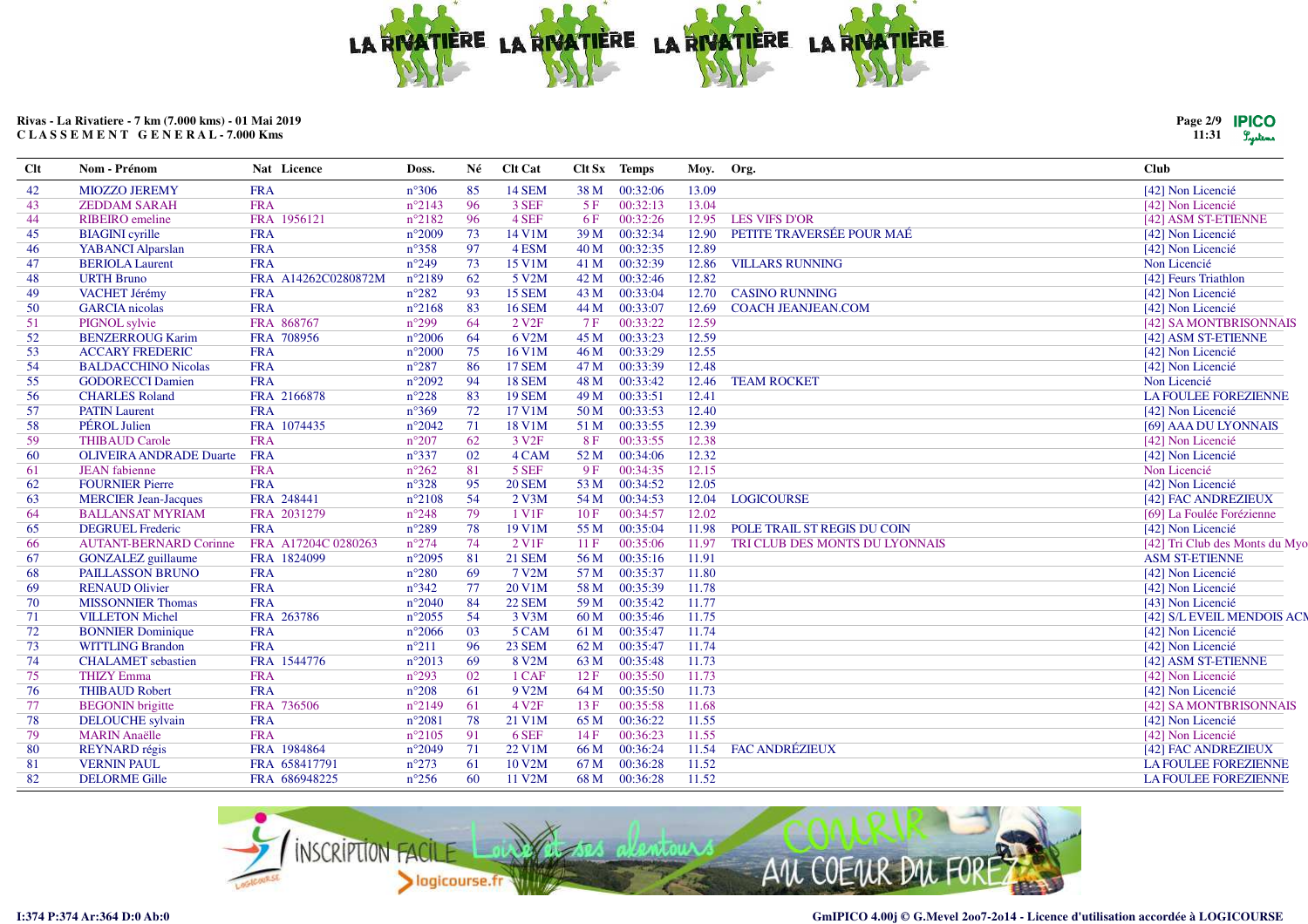

| Page 3/9 | <b>IPICO</b> |
|----------|--------------|
| 11:31    | Lystems      |

| Clt | Nom - Prénom                | Nat Licence        | Doss.           | Né | Clt Cat           |      | Clt Sx Temps  | Moy. Org. |                           | <b>Club</b>               |
|-----|-----------------------------|--------------------|-----------------|----|-------------------|------|---------------|-----------|---------------------------|---------------------------|
| 83  | <b>VIAL CHRISTIAN</b>       | <b>FRA</b>         | $n^{\circ}2135$ | 63 | 12 V2M            |      | 69 M 00:36:29 | 11.51     |                           | [42] Non Licencié         |
| 84  | <b>FILLAIRE</b> Laurent     | <b>FRA</b>         | $n^{\circ}2086$ | 85 | <b>24 SEM</b>     | 70 M | 00:36:32      | 11.50     |                           | [42] Non Licencié         |
| 85  | <b>PINTO Anthony</b>        | <b>FRA</b>         | $n^{\circ}2178$ | 03 | 6 CAM             | 71 M | 00:36:34      | 11.49     | <b>SPEEDY TURTLE</b>      | [42] Non Licencié         |
| 86  | <b>ROL François-Xavier</b>  | <b>FRA</b>         | $n^{\circ}2050$ | 77 | 23 V1M            | 72 M | 00:36:48      | 11.42     |                           | [42] Non Licencié         |
| 87  | <b>BELKACEMI</b> karima     | <b>FRA</b>         | $n^{\circ}2061$ | 75 | 3 V <sub>1F</sub> | 15F  | 00:36:55      | 11.38     |                           | Non Licencié              |
| 88  | <b>GEREY FREDERIC</b>       | FRA 1179983        | $n^{\circ}2197$ | 72 | 24 V1M            | 73 M | 00:36:55      | 11.38     |                           | aco firminy               |
| 89  | LACHAL gérard               | <b>FRA</b>         | $n^{\circ}2172$ | 64 | 13 V2M            | 74 M | 00:37:01      | 11.35     |                           | [42] Non Licencié         |
| 90  | GATTUSO cédric              | <b>FRA</b>         | $n^{\circ}2028$ | 85 | <b>25 SEM</b>     | 75 M | 00:37:04      | 11.33     | <b>TEAM DECATH</b>        | [42] Non Licencié         |
| 91  | PAPOUZOPOULOS Dominique FRA |                    | $n^{\circ}367$  | 86 | <b>26 SEM</b>     |      | 76 M 00:37:09 | 11.31     | <b>TEAM GUNDAM</b>        | Non Licencié              |
| 92  | <b>MESTRE</b> kostia        | <b>FRA</b>         | $n^{\circ}366$  | 85 | <b>27 SEM</b>     |      | 77 M 00:37:09 | 11.31     | <b>TEAM GUNDAM</b>        | Non Licencié              |
| 93  | <b>MALOCHET</b> thierry     | <b>FRA</b>         | $n^{\circ}2103$ | 66 | 14 V2M            | 78 M | 00:37:13      | 11.29     |                           | [42] Non Licencié         |
| 94  | <b>CHARTIER</b> sandrine    | FRA 1364466        | $n^{\circ}2072$ | 70 | 4 V1F             | 16F  | 00:37:14      | 11.28     |                           | [42] FAC ANDREZIEUX       |
| 95  | <b>BONNEVILLE Samuel</b>    | <b>FRA</b>         | $n^{\circ}2154$ | 81 | <b>28 SEM</b>     | 79 M | 00:37:16      | 11.27     |                           | [42] Non Licencié         |
| 96  | <b>MONTMEAS Delina</b>      | <b>FRA</b>         | $n^{\circ}240$  | 89 | <b>29 SEM</b>     | 80 M | 00:37:17      | 11.27     |                           | Non Licencié              |
| 97  | <b>GARCIA Charles</b>       | <b>FRA</b>         | $n^{\circ}2027$ | 54 | 4 V3M             | 81 M | 00:37:18      | 11.26     | <b>COACH JEANJEAN.COM</b> | [42] Non Licencié         |
| 98  | <b>WITTLING Ana</b>         | <b>FRA</b>         | $n^{\circ}2142$ | 71 | 5 V1F             | 17F  | 00:37:23      | 11.24     |                           | [42] Non Licencié         |
| 99  | <b>VILLETON</b> Jocelyne    | FRA 263785         | $n^{\circ}2054$ | 54 | 1 V3F             | 18F  | 00:37:31      | 11.20     |                           | [42] S/L EVEIL MENDOIS AC |
| 100 | <b>BOUAZZOUZ Myriam</b>     | <b>FRA</b>         | $n^{\circ}2156$ | 95 | 7 SEF             | 19F  | 00:37:35      | 11.18     |                           | Non Licencié              |
| 101 | <b>GIRARDI</b> Amélie       | <b>FRA</b>         | $n^{\circ}2091$ | 95 | 8 SEF             | 20F  | 00:37:37      | 11.17     | <b>EBL</b>                | [42] Non Licencié         |
| 102 | <b>COLOMBET Jenny</b>       | <b>FRA B03117C</b> | $n^{\circ}2076$ | 03 | $2$ CAF           | 21F  | 00:37:37      | 11.17     |                           | <b>TRYSSINGEAUX</b>       |
| 103 | <b>FERNANDEZ Cyprien</b>    | <b>FRA</b>         | $n^{\circ}2196$ | 50 | 5 V3M             | 82 M | 00:37:39      | 11.16     |                           | [42] Non Licencié         |
| 104 | <b>VINCENT Frederic</b>     | <b>FRA</b>         | $n^{\circ}2138$ | 64 | 15 V2M            | 83 M | 00:37:41      | 11.15     |                           | [42] Non Licencié         |
| 105 | <b>BIAGINI</b> laetitia     | <b>FRA</b>         | $n^{\circ}2010$ | 77 | 6 V <sub>1F</sub> | 22F  | 00:37:43      | 11.14     | PETITE TRAVERSÉE POUR MAÉ | [42] Non Licencié         |
| 106 | <b>BERAUD</b> mathieu       | <b>FRA</b>         | $n^{\circ}2007$ | 81 | <b>30 SEM</b>     | 84 M | 00:37:48      | 11.11     |                           | [42] Non Licencié         |
| 107 | <b>DUMAS</b> Jean-Luc       | <b>FRA</b>         | $n^{\circ}290$  | 55 | 6 V3M             | 85 M | 00:37:49      | 11.11     |                           | [42] Non Licencié         |
| 108 | <b>LACAND</b> david         | <b>FRA</b>         | $n^{\circ}216$  | 73 | 25 V1M            | 86 M | 00:37:51      | 11.10     |                           | [42] Non Licencié         |
| 109 | <b>NEEL Alexandre</b>       | <b>FRA</b>         | $n^{\circ}2115$ | 81 | 31 SEM            | 87 M | 00:38:01      | 11.05     |                           | [42] Non Licencié         |
| 110 | <b>DAVID Murielle</b>       | <b>FRA</b>         | $n^{\circ}2080$ | 71 | 7 V1F             | 23F  | 00:38:10      | 11.01     | <b>ROUTE 42</b>           | [42] Non Licencié         |
| 111 | <b>LE LEVRIER</b> fabien    | <b>FRA</b>         | $n^{\circ}2200$ | 80 | 32 SEM            | 88 M | 00:38:12      | 11.00     |                           | [43] Non Licencié         |
| 112 | <b>DUMAS Yannick</b>        | <b>FRA</b>         | $n^{\circ}232$  | 88 | <b>33 SEM</b>     | 89 M | 00:38:22      | 10.95     |                           | [42] Non Licencié         |
| 113 | <b>ROUX Raymond</b>         | <b>FRA</b>         | $n^{\circ}271$  | 56 | 7 V3M             | 90 M | 00:38:23      | 10.94     | <b>VILLARS RUNNING</b>    | [42] Non Licencié         |
| 114 | QUEULOUP jérôme             | <b>FRA</b>         | $n^{\circ}2125$ | 85 | <b>34 SEM</b>     | 91 M | 00:38:24      | 10.94     |                           | [42] Non Licencié         |
| 115 | <b>PERBET</b> Fabrice       | <b>FRA</b>         | $n^{\circ}2121$ | 80 | <b>35 SEM</b>     | 92 M | 00:38:29      | 10.91     |                           | [42] Non Licencié         |
| 116 | <b>FAVERJON</b> alain       | <b>FRA</b>         | $n^{\circ}258$  | 56 | 8 V3M             | 93 M | 00:38:38      | 10.88     |                           | [42] Non Licencié         |
| 117 | PERRET stephane             | <b>FRA</b>         | $n^{\circ}2043$ | 71 | 26 V1M            | 94 M | 00:38:50      | 10.82     |                           | [42] Non Licencié         |
| 118 | <b>BAROU</b> Michel         | <b>FRA</b>         | $n^{\circ}2059$ | 50 | 9 V3M             | 95 M | 00:38:58      | 10.78     | <b>ROUTE 42 SORBIERS</b>  | [42] Non Licencié         |
| 119 | <b>JOAO</b> Aliénor         | <b>FRA</b>         | $n^{\circ}2098$ | 87 | 9 SEF             | 24 F | 00:39:00      | 10.77     |                           | [42] Non Licencié         |
| 120 | <b>TINCANI FLORIAN</b>      | <b>FRA</b>         | $n^{\circ}272$  | 85 | <b>36 SEM</b>     | 96 M | 00:39:00      | 10.77     |                           | [69] Non Licencié         |
| 121 | <b>BRACKE</b> david         | <b>FRA</b>         | $n^{\circ}250$  | 73 | 27 V1M            | 97 M | 00:39:03      | 10.76     |                           | [42] Non Licencié         |
| 122 | <b>ILIC DAMIEN</b>          | <b>FRA</b>         | $n^{\circ}291$  | 81 | <b>37 SEM</b>     | 98 M | 00:39:04      | 10.75     | LA FOULÉE PONTRAMBERTOISE | [42] Non Licencié         |
| 123 | <b>GENOLET Alexis</b>       | <b>FRA</b>         | $n^{\circ}2090$ | 90 | <b>38 SEM</b>     | 99 M | 00:39:07      | 10.74     |                           | Non Licencié              |

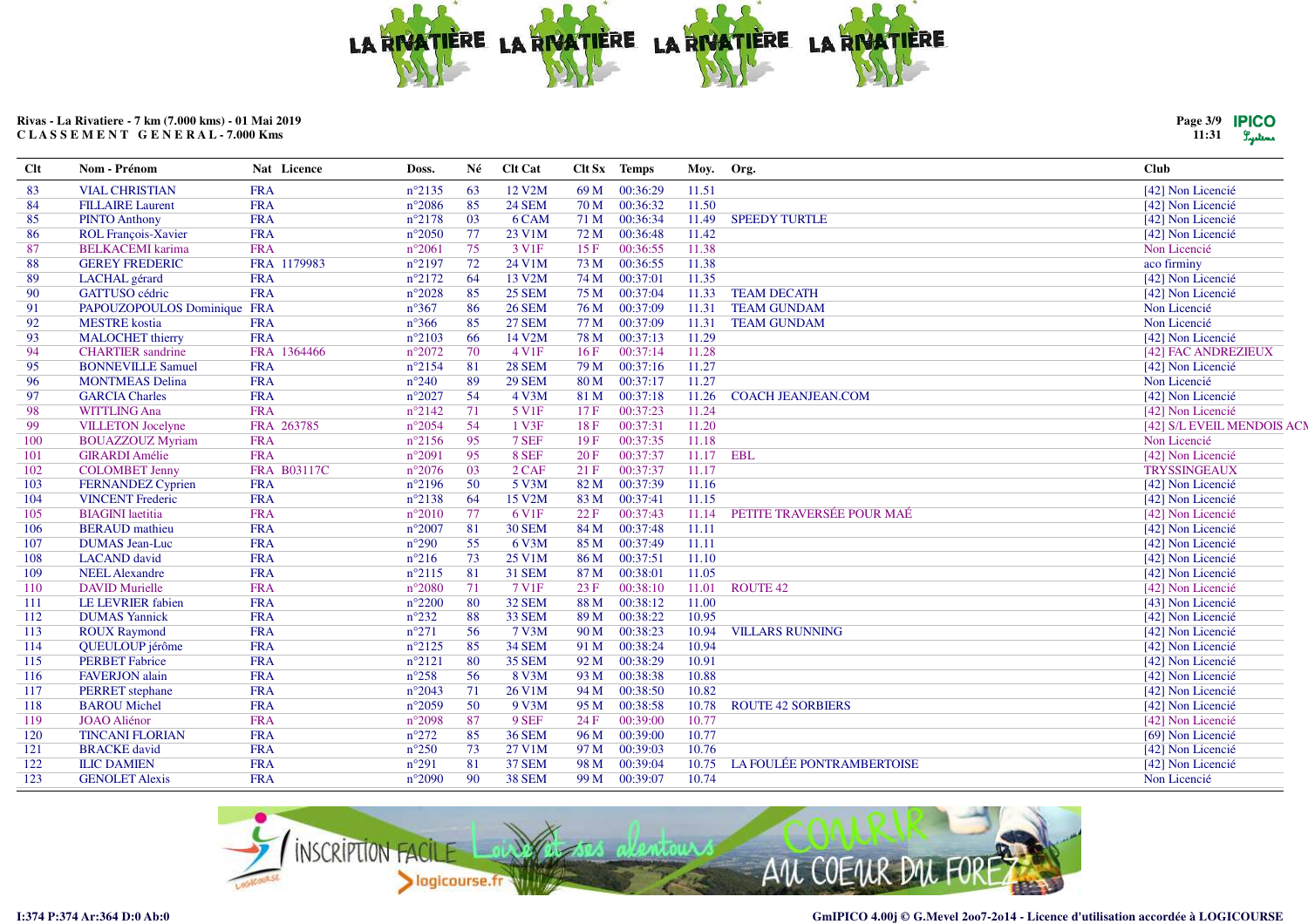

| Page 4/9 | <b>IPICO</b> |
|----------|--------------|
| 11:31    | Lystems      |

| Clt | Nom - Prénom               | Nat Licence         | Doss.           | Né | <b>Clt Cat</b>      |                  | Clt Sx Temps | Moy.  | Org.                             | <b>Club</b>               |
|-----|----------------------------|---------------------|-----------------|----|---------------------|------------------|--------------|-------|----------------------------------|---------------------------|
| 124 | <b>ILIC</b> Debora         | <b>FRA</b>          | $n^{\circ}292$  | 81 | <b>10 SEF</b>       | 25 F             | 00:39:11     | 10.72 | <b>LA FOULEE PONTRAMBERTOISE</b> | [42] Non Licencié         |
| 125 | MURAT joseph               | <b>FRA</b>          | $n^{\circ}336$  | 61 | 16 V2M              | 100 M            | 00:39:11     | 10.72 |                                  | [42] Non Licencié         |
| 126 | <b>CHAURAIS Alain</b>      | <b>FRA</b>          | $n^{\circ}2015$ | 50 | 10 V3M              | 101 M            | 00:39:11     | 10.72 | <b>LA FOULEE PONTRAMBERTOISE</b> | [42] Non Licencié         |
| 127 | <b>DALMAIS Laure</b>       | FRA 2055912         | $n^{\circ}255$  | 69 | 5 V <sub>2F</sub>   | 26F              | 00:39:13     | 10.71 |                                  | [42] la foulée Forezienne |
| 128 | <b>GUILLOT</b> Fiona       | <b>FRA</b>          | $n^{\circ}2097$ | 94 | <b>11 SEF</b>       | 27F              | 00:39:19     | 10.68 |                                  | [42] Non Licencié         |
| 129 | <b>CHIKH ELODY</b>         | FRA 2129440         | $n^{\circ}253$  | 82 | <b>12 SEF</b>       | 28 F             | 00:39:22     | 10.67 | <b>ACO FIRMINY</b>               | aco firminy               |
| 130 | <b>MEKBOUL M'HAMED</b>     | <b>FRA</b>          | $n^{\circ}2107$ | 47 | 1 V <sub>4</sub> M  | 102 <sub>M</sub> | 00:39:25     | 10.66 |                                  | [42] Non Licencié         |
| 131 | <b>SEQUEIRA Christelle</b> | <b>FRA</b>          | $n^{\circ}307$  | 80 | <b>13 SEF</b>       | 29F              | 00:39:25     | 10.66 |                                  | [42] Non Licencié         |
| 132 | <b>LAFFAY</b> olivier      | FRA 1935900         | $n^{\circ}263$  | 72 | 28 V1M              | 103 M            | 00:39:28     | 10.65 |                                  | [42] LA FOULEE FOREZIENN  |
| 133 | <b>FANGET</b> eric         | <b>FRA</b>          | $n^{\circ}2085$ | 73 | 29 V1M              | 104 M            | 00:39:28     | 10.64 |                                  | [42] Non Licencié         |
| 134 | <b>VICTOR</b> guillaume    | <b>FRA</b>          | $n^{\circ}2137$ | 82 | <b>39 SEM</b>       | 105 M            | 00:39:28     | 10.64 |                                  | [42] Non Licencié         |
| 135 | <b>PLOTTON THIERRY</b>     | <b>FRA</b>          | $n^{\circ}356$  | 67 | 17 V2M              | 106 M            | 00:39:35     | 10.61 |                                  | [42] Non Licencié         |
| 136 | FLOQUET yann               | <b>FRA</b>          | $n^{\circ}2087$ | 82 | <b>40 SEM</b>       | 107 M            | 00:39:38     | 10.60 |                                  | [42] Non Licencié         |
| 137 | <b>BEAUJEAN</b> kevin      | <b>FRA</b>          | $n^{\circ}2060$ | 94 | 41 SEM              | 108 M            | 00:39:40     | 10.59 |                                  | [42] Non Licencié         |
| 138 | <b>GUILLOT Bruno</b>       | <b>FRA</b>          | $n^{\circ}2096$ | 68 | 18 V2M              | 109 M            | 00:39:42     | 10.58 |                                  | [42] Non Licencié         |
| 139 | <b>SEYVE</b> didier        | <b>FRA</b>          | $n^{\circ}2129$ | 66 | 19 V <sub>2</sub> M | 110 M            | 00:39:55     | 10.53 |                                  | [42] Non Licencié         |
| 140 | <b>EPINAT</b> delphine     | FRA 2120189         | $n^{\circ}2024$ | 76 | 8 V <sub>1F</sub>   | 30 F             | 00:40:08     | 10.47 |                                  | <b>ASM ST-ETIENNE</b>     |
| 141 | <b>EPINAT</b> david        | FRA 1518097         | $n^{\circ}2023$ | 75 | 30 V1M              | 111 M            | 00:40:08     | 10.47 |                                  | [42] ASM ST-ETIENNE       |
| 142 | <b>PERACHE</b> irene       | <b>FRA</b>          | $n^{\circ}2041$ | 60 | 6 V <sub>2F</sub>   | 31 F             | 00:40:15     | 10.44 |                                  | [42] Non Licencié         |
| 143 | LOUAT chrystelle           | <b>FRA</b>          | $n^{\circ}217$  | 75 | 9 V <sub>1F</sub>   | 32 F             | 00:40:21     | 10.41 |                                  | [42] Non Licencié         |
| 144 | THOLLOT oriane             | <b>FRA</b>          | $n^{\circ}2188$ | 92 | <b>14 SEF</b>       | 33 F             | 00:40:23     | 10.40 | <b>INTERSPORT</b>                | [42] Non Licencié         |
| 145 | <b>FISTRE Julien</b>       | <b>FRA</b>          | $n^{\circ}340$  | 88 | 42 SEM              | 112 M            | 00:40:27     | 10.38 |                                  | Non Licencié              |
| 146 | <b>TEYSSIER Martine</b>    | <b>FRA</b>          | $n^{\circ}2131$ | 56 | $2$ V3F             | 34 F             | 00:40:34     | 10.36 |                                  | Non Licencié              |
| 147 | <b>ROLLIN David</b>        | <b>FRA</b>          | $n^{\circ}348$  | 68 | 20 V <sub>2</sub> M | 113 M            | 00:40:34     | 10.35 |                                  | Non Licencié              |
| 148 | <b>GUEZZOU Karima</b>      | FRA A17471C0280272F | $n^{\circ}236$  | 77 | 10 V1F              | 35 F             | 00:40:46     | 10.30 |                                  | [42] CNSC                 |
| 149 | <b>DRESSY</b> anthony      | <b>FRA</b>          | $n^{\circ}327$  | 83 | 43 SEM              | 114M             | 00:40:54     | 10.27 | "LA ""T"" TEAM'                  | [42] Non Licencié         |
| 150 | <b>HAMELIN</b> didier      | <b>FRA</b>          | $n^{\circ}2171$ | 56 | 11 V3M              | 115 M            | 00:40:56     | 10.26 |                                  | [42] Non Licencié         |
| 151 | <b>CLAVIER Stéphanie</b>   | <b>FRA</b>          | $n^{\circ}2194$ | 82 | <b>15 SEF</b>       | 36F              | 00:40:56     | 10.26 |                                  | [42] Non Licencié         |
| 152 | <b>ESCUDIER Fatima</b>     | FRA 1430964         | $n^{\circ}2165$ | 65 | 7V2F                | 37F              | 00:40:59     | 10.25 | <b>EA ST CHAMOND</b>             | [42] EA SAINT-CHAMOND     |
| 153 | <b>GUILLAUMIN Justine</b>  | <b>FRA</b>          | $n^{\circ}2199$ | 89 | <b>16 SEF</b>       | 38F              | 00:41:01     | 10.24 |                                  | [42] Non Licencié         |
| 154 | <b>BONET Jean Charles</b>  | <b>FRA</b>          | $n^{\circ}2064$ | 93 | 44 SEM              | 116M             | 00:41:07     | 10.22 |                                  | Non Licencié              |
| 155 | <b>MAHUL Dorothée</b>      | <b>FRA</b>          | $n^{\circ}2101$ | 86 | <b>17 SEF</b>       | 39F              | 00:41:08     | 10.21 |                                  | Non Licencié              |
| 156 | <b>TAILLANDIER Amélie</b>  | <b>FRA</b>          | $n^{\circ}2130$ | 99 | 1 ESF               | 40 F             | 00:41:12     | 10.20 |                                  | [42] Non Licencié         |
| 157 | <b>SERRE</b> isabelle      | <b>FRA</b>          | $n^{\circ}308$  | 72 | 11 V1F              | 41 F             | 00:41:13     | 10.19 |                                  | [42] Non Licencié         |
| 158 | <b>BRUEL Marie Claude</b>  | <b>FRA</b>          | $n^{\circ}2070$ | 57 | 3 V3F               | 42 F             | 00:41:15     | 10.18 |                                  | [42] Non Licencié         |
| 159 | <b>GIORDANO</b> Marjorie   | <b>FRA</b>          | $n^{\circ}305$  | 81 | <b>18 SEF</b>       | 43 F             | 00:41:18     | 10.17 |                                  | [42] Non Licencié         |
| 160 | <b>MONTAGNY Marie</b>      | <b>FRA</b>          | $n^{\circ}239$  | 85 | <b>19 SEF</b>       | 44 F             | 00:41:27     | 10.13 |                                  | [42] Non Licencié         |
| 161 | <b>GUILLAUME Alain</b>     | FRA 1755083         | $n^{\circ}2030$ | 58 | 12 V3M              | 117 M            | 00:41:30     | 10.12 | <b>LA FOULÉE FORÉZIENNE</b>      | [42] La Foulée Forézienne |
| 162 | DUL Céline                 | <b>FRA</b>          | $n^{\circ}2084$ | 73 | 12 V1F              | 45 F             | 00:41:31     | 10.12 | <b>ROUTE 42</b>                  | [42] Non Licencié         |
| 163 | <b>BASSON</b> Amandine     | <b>FRA</b>          | $n^{\circ}2003$ | 80 | <b>20 SEF</b>       | 46F              | 00:41:38     | 10.09 |                                  | Non Licencié              |
| 164 | <b>DERAIL</b> veronique    | <b>FRA</b>          | $n^{\circ}368$  | 68 | 8 V <sub>2F</sub>   | 47 F             | 00:41:49     | 10.05 |                                  | [42] Non Licencié         |

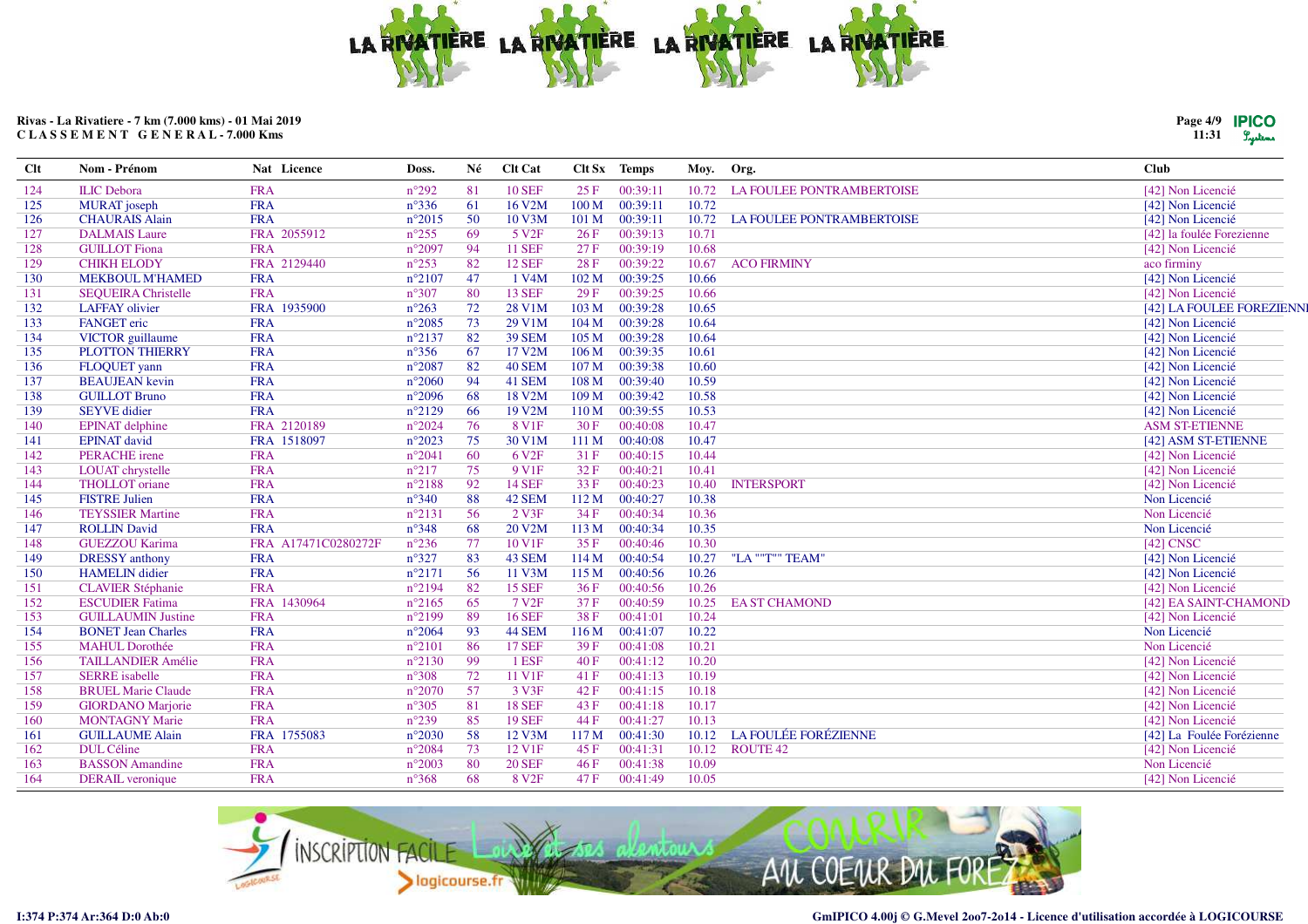

| Page 5/9 | <b>IPICO</b> |
|----------|--------------|
| 11:31    | Tresterns    |

| $Cl$ t | Nom - Prénom                  | Nat Licence | Doss.           | Né  | <b>Clt Cat</b>      |       | Clt Sx Temps | Moy. Org. |                                           | Club                      |
|--------|-------------------------------|-------------|-----------------|-----|---------------------|-------|--------------|-----------|-------------------------------------------|---------------------------|
| 165    | <b>CHARLE Damien</b>          | <b>FRA</b>  | $n^{\circ}2014$ | -84 | 45 SEM              | 118M  | 00:41:52     | 10.03     |                                           | [42] Non Licencié         |
| 166    | <b>MOULIN Marion</b>          | <b>FRA</b>  | $n^{\circ}2113$ | 94  | <b>21 SEF</b>       | 48 F  | 00:41:52     | 10.03     |                                           | [42] Non Licencié         |
| 167    | <b>ALLIBERT Justine</b>       | FRA 1992629 | $n^{\circ}2056$ | 93  | <b>22 SEF</b>       | 49F   | 00:41:52     | 10.03     |                                           | [42] ATHLEFORM'42         |
| 168    | <b>VELAY</b> veronique        | FRA 1792133 | $n^{\circ}2191$ | 74  | 13 V1F              | 50F   | 00:41:53     | 10.03     |                                           | [42] EA SAINT-CHAMOND     |
| 169    | <b>MURON</b> Marielle         | <b>FRA</b>  | $n^{\circ}266$  | 69  | 9 V <sub>2F</sub>   | 51F   | 00:41:53     | 10.03     | <b>LA RIVATIERE</b>                       | Non Licencié              |
| 170    | <b>RAYNAUD Cathy</b>          | <b>FRA</b>  | $n^{\circ}270$  | 61  | 10 V <sub>2F</sub>  | 52F   | 00:41:54     | 10.03     | <b>VILLARS RUNNING</b>                    | Non Licencié              |
| 171    | <b>LAFOUGERE Amélie</b>       | <b>FRA</b>  | $n^{\circ}2035$ | 81  | <b>23 SEF</b>       | 53 F  | 00:41:58     | 10.01     | <b>ST CYP RUNNERS</b>                     | [42] Non Licencié         |
| 172    | <b>ROCABERT LAETITIA</b>      | <b>FRA</b>  | $n^{\circ}2126$ | 76  | 14 V1F              | 54 F  | 00:41:58     | 10.01     | <b>ST CYP RUNNER</b>                      | [42] Non Licencié         |
| 173    | <b>GUILLAUME</b> yvette       | FRA 1755084 | $n^{\circ}2031$ | 62  | 11 V <sub>2F</sub>  | 55F   | 00:42:00     | 10.00     | <b>LA FOULÉE FORÉZIENNE</b>               | [42] La Foulée Forézienne |
| 174    | <b>GIRAUD</b> christophe      | <b>FRA</b>  | $n^{\circ}2198$ | 67  | 21 V2M              | 119 M | 00:42:02     | 9.99      |                                           | [42] Non Licencié         |
| 175    | <b>BAYT</b> Lydie             | <b>FRA</b>  | $n^{\circ}2004$ | 87  | <b>24 SEF</b>       | 56 F  | 00:42:02     | 9.99      |                                           | [42] Non Licencié         |
| 176    | <b>BARRET</b> Virginie        | <b>FRA</b>  | $n^{\circ}225$  | 74  | 15 V1F              | 57F   | 00:42:03     | 9.99      |                                           | [42] Non Licencié         |
| 177    | <b>MAGAT</b> xavier           | <b>FRA</b>  | $n^{\circ}2100$ | 72  | 31 V1M              | 120 M | 00:42:14     | 9.95      |                                           | [42] Non Licencié         |
| 178    | <b>MONTEIRO Julie</b>         | <b>FRA</b>  | $n^{\circ}2111$ | 87  | <b>25 SEF</b>       | 58 F  | 00:42:16     | 9.94      |                                           | [42] Non Licencié         |
| 179    | <b>PONTVIANNE Jean-Michel</b> | <b>FRA</b>  | $n^{\circ}2124$ | 75  | 32 V1M              | 121 M | 00:42:17     | 9.94      | <b>ASTAG</b>                              | [42] Non Licencié         |
| 180    | <b>COLOMB FLORA</b>           | <b>FRA</b>  | $n^{\circ}2018$ | 88  | <b>26 SEF</b>       | 59F   | 00:42:18     | 9.93      |                                           | Non Licencié              |
| 181    | <b>DÉVIGNE</b> Estelle        | <b>FRA</b>  | $n^{\circ}320$  | 83  | <b>27 SEF</b>       | 60F   | 00:42:18     | 9.93      |                                           | Non Licencié              |
| 182    | <b>BLANCHON Sophie</b>        | <b>FRA</b>  | $n^{\circ}2152$ | 83  | <b>28 SEF</b>       | 61F   | 00:42:18     | 9.93      |                                           | [42] Non Licencié         |
| 183    | PLESSIS Océane                | <b>FRA</b>  | $n^{\circ}2123$ | 96  | <b>29 SEF</b>       | 62 F  | 00:42:20     | 9.92      |                                           | Non Licencié              |
| 184    | POVEDA christophe             | FRA 1646448 | $n^{\circ}268$  | 58  | 13 V3M              | 122 M | 00:42:26     | 9.90      |                                           | [42] LA FOULEE FOREZIENN  |
| 185    | <b>NARO Sylvie</b>            | FRA 2018233 | $n^{\circ}297$  | 62  | 12 V <sub>2F</sub>  | 63 F  | 00:42:28     | 9.89      |                                           | [42] ATHLEFORM'42         |
| 186    | <b>BONIN Magali</b>           | <b>FRA</b>  | $n^{\circ}2065$ | 78  | 16 V1F              | 64 F  | 00:42:34     | 9.87      |                                           | [42] Non Licencié         |
| 187    | <b>GUILLOT Romain</b>         | <b>FRA</b>  | $n^{\circ}329$  | 85  | <b>46 SEM</b>       | 123 M | 00:42:39     | 9.85      |                                           | Non Licencié              |
| 188    | <b>ARGAUD Fanny</b>           | <b>FRA</b>  | $n^{\circ}2057$ | 92  | <b>30 SEF</b>       | 65F   | 00:42:40     | 9.85      |                                           | [42] Non Licencié         |
| 189    | <b>BERROU Nathalie</b>        | <b>FRA</b>  | $n^{\circ}331$  | -90 | <b>31 SEF</b>       | 66 F  | 00:42:44     | 9.83      |                                           | [42] Non Licencié         |
| 190    | <b>THEVENOUX BEATRICE</b>     | <b>FRA</b>  | $n^{\circ}222$  | 72  | 17 V1F              | 67F   | 00:42:46     | 9.82      |                                           | [42] Non Licencié         |
| 191    | PETITPIERRE MARLENE           | <b>FRA</b>  | $n^{\circ}2044$ | 78  | 18 V1F              | 68F   | 00:42:48     | 9.82      |                                           | [42] Non Licencié         |
| 192    | <b>DASPIC Nicole</b>          | <b>FRA</b>  | $n^{\circ}2163$ | 67  | 13 V <sub>2F</sub>  | 69F   | 00:42:49     | 9.81      |                                           | [42] Non Licencié         |
| 193    | <b>BRUNEL Yves</b>            | <b>FRA</b>  | $n^{\circ}2012$ | 63  | 22 V <sub>2</sub> M | 124 M | 00:42:53     | 9.80      |                                           | [42] Non Licencié         |
| 194    | LEBEAU jean-philippe          | <b>FRA</b>  | $n^{\circ}201$  | 83  | 47 SEM              | 125 M | 00:42:53     | 9.80      |                                           | [42] Non Licencié         |
| 195    | PISSOCHET Isabelle            | <b>FRA</b>  | $n^{\circ}2045$ | 64  | 14 V <sub>2F</sub>  | 70 F  | 00:42:53     | 9.80      |                                           | [42] Non Licencié         |
| 196    | <b>DEMARE</b> fabien          | FRA 1901649 | $n^{\circ}2020$ | 93  | 48 SEM              | 126 M | 00:42:54     | 9.79      | ENDURANCE SHOP ST ETIENNE/FEURS TRIATHLON | [42] SA MONTBRISONNAIS    |
| 197    | <b>MAILLET</b> Angélique      | <b>FRA</b>  | $n^{\circ}264$  | 76  | 19 V1F              | 71 F  | 00:42:58     | 9.78      | <b>VILLARS RUNNING</b>                    | Non Licencié              |
| 198    | <b>PAULET Hélène</b>          | FRA 1902635 | $n^{\circ}241$  | 62  | 15 V <sub>2F</sub>  | 72 F  | 00:42:58     | 9.78      |                                           | ATHLEFORM'42              |
| 199    | <b>AUDOUARD David</b>         | <b>FRA</b>  | $n^{\circ}2058$ | 78  | 33 V1M              | 127 M | 00:43:00     | 9.77      |                                           | [42] Non Licencié         |
| 200    | <b>VALLA</b> lydie            | <b>FRA</b>  | $n^{\circ}344$  | 77  | 20 V1F              | 73 F  | 00:43:04     | 9.75      | LES <sub>2L</sub>                         | Non Licencié              |
| 201    | <b>MAY Lauriane</b>           | <b>FRA</b>  | $n^{\circ}238$  | 95  | <b>32 SEF</b>       | 74 F  | 00:43:05     | 9.75      |                                           | Non Licencié              |
| 202    | <b>MAGAT</b> marine           | <b>FRA</b>  | $n^{\circ}2099$ | 03  | 3 CAF               | 75 F  | 00:43:06     | 9.75      |                                           | [42] Non Licencié         |
| 203    | PIGNOL christophe             | <b>FRA</b>  | $n^{\circ}2122$ | 81  | 49 SEM              | 128 M | 00:43:06     | 9.75      |                                           | [42] Non Licencié         |
| 204    | <b>CHAVAGNEUX Marion</b>      | <b>FRA</b>  | $n^{\circ}2160$ | 87  | <b>33 SEF</b>       | 76 F  | 00:43:13     | 9.72      |                                           | [42] Non Licencié         |
| 205    | <b>ROYER</b> frederique       | <b>FRA</b>  | $n^{\circ}357$  | 73  | 21 V1F              | 77 F  | 00:43:20     | 9.69      |                                           | [42] Non Licencié         |

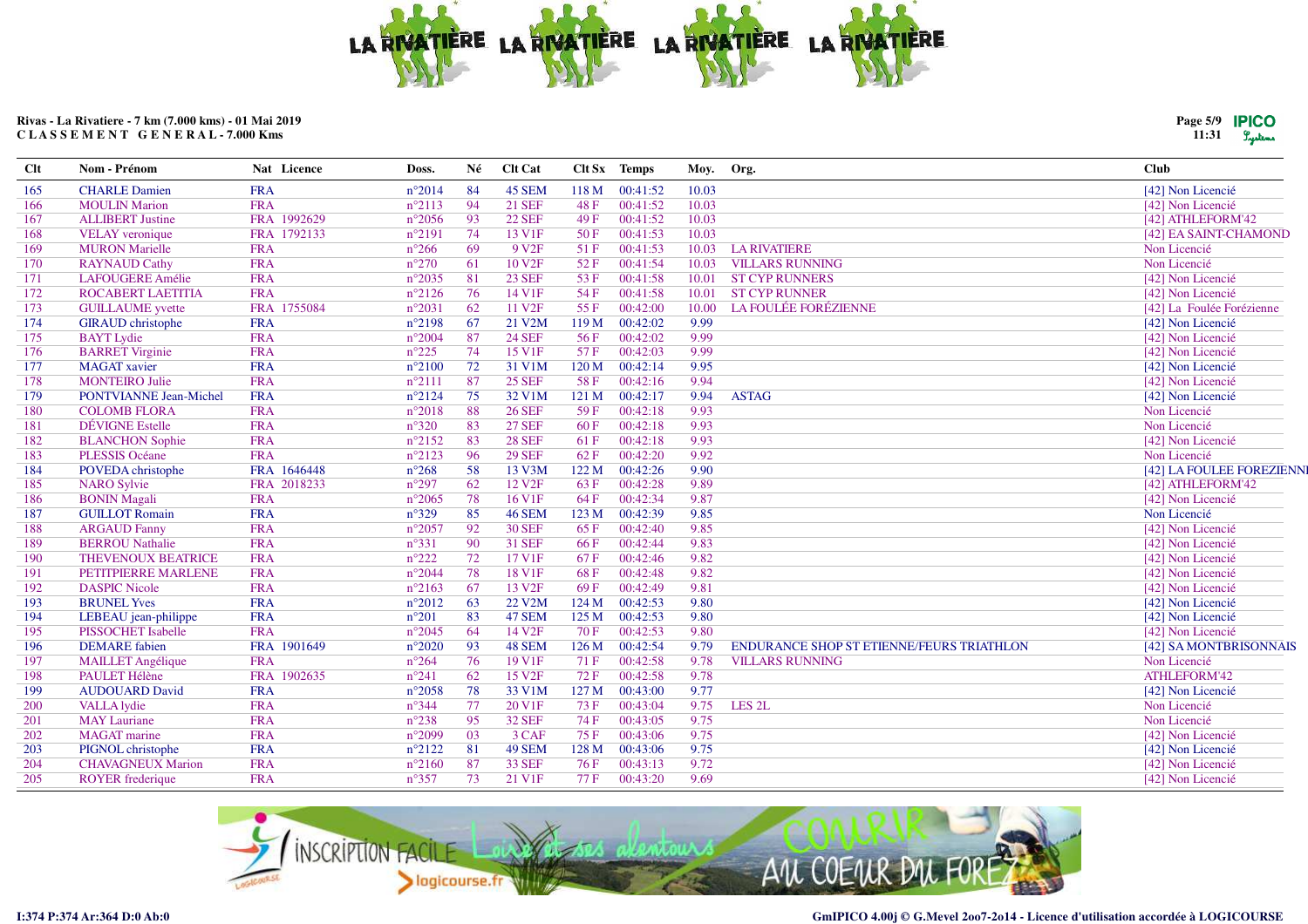

| Page 6/9 | <b>IPICO</b> |
|----------|--------------|
| 11:31    | Lustens      |

| $Cl$ t | Nom - Prénom                  | Nat Licence | Doss.           | Né | <b>Clt Cat</b>      |             | Clt Sx Temps | Moy. | Org.                             | <b>Club</b>                 |
|--------|-------------------------------|-------------|-----------------|----|---------------------|-------------|--------------|------|----------------------------------|-----------------------------|
| 206    | <b>REGNIER Christian</b>      | <b>FRA</b>  | $n^{\circ}2048$ | 63 | 23 V2M              | 129M        | 00:43:28     | 9.66 | L'ECHAPPÉE DES BORDS DE LOIRE    | [42] Non Licencié           |
| 207    | <b>ORSET</b> Eric             | <b>FRA</b>  | $n^{\circ}2117$ | 62 | 24 V2M              | 130 M       | 00:43:28     | 9.66 | L'ECHAPPÉE DES BORDS DE LOIRE    | [42] Non Licencié           |
| 208    | <b>CLAPEYRON Chrystelle</b>   | <b>FRA</b>  | $n^{\circ}2193$ | 81 | 34 SEF              | <b>78 F</b> | 00:43:35     | 9.64 |                                  | [42] Non Licencié           |
| 209    | <b>JARSAILLON Marine</b>      | <b>FRA</b>  | $n^{\circ}261$  | 87 | <b>35 SEF</b>       | 79 F        | 00:43:36     | 9.64 |                                  | [42] Non Licencié           |
| 210    | <b>CROZIER Bertrand</b>       | <b>FRA</b>  | $n^{\circ}2079$ | 79 | 34 V1M              | 131 M       | 00:43:36     | 9.63 |                                  | Non Licencié                |
| 211    | <b>FOSCALLO Adeline</b>       | <b>FRA</b>  | $n^{\circ}2167$ | 82 | <b>36 SEF</b>       | 80F         | 00:43:37     | 9.63 |                                  | [42] Non Licencié           |
| 212    | <b>ARNOULD Eric</b>           | <b>FRA</b>  | $n^{\circ}2146$ | 83 | <b>50 SEM</b>       | 132 M       | 00:43:37     | 9.63 |                                  | Non Licencié                |
| 213    | <b>HEYRAUD Christine</b>      | <b>FRA</b>  | $n^{\circ}2032$ | 58 | 4 V3F               | 81F         | 00:43:41     | 9.62 | <b>VILLARS RUNNING</b>           | [42] Non Licencié           |
| 214    | <b>BOUCHEZ Christophe</b>     | <b>FRA</b>  | $n^{\circ}2068$ | 65 | 25 V2M              | 133 M       | 00:43:46     | 9.60 |                                  | [42] Non Licencié           |
| 215    | <b>TRONCHON Marion</b>        | <b>FRA</b>  | $n^{\circ}209$  | 82 | <b>37 SEF</b>       | 82F         | 00:43:51     | 9.58 |                                  | [42] Non Licencié           |
| 216    | <b>CORDIER Delphine</b>       | <b>FRA</b>  | $n^{\circ}2019$ | 81 | <b>38 SEF</b>       | 83F         | 00:43:53     | 9.57 |                                  | [42] Non Licencié           |
| 217    | <b>LAFARGE Anaïs</b>          | <b>FRA</b>  | $n^{\circ}316$  | 92 | <b>39 SEF</b>       | 84 F        | 00:43:58     | 9.55 |                                  | [42] Non Licencié           |
| 218    | <b>VASSAL Joel</b>            | <b>FRA</b>  | $n^{\circ}354$  | 61 | 26 V2M              | 134 M       | 00:43:58     | 9.55 | ASCS ST PAUL EN CORNILLON        | [42] Non Licencié           |
| 219    | VASSAL Jen                    | <b>FRA</b>  | $n^{\circ}353$  | 86 | <b>40 SEF</b>       | 85F         | 00:43:58     | 9.55 | <b>ASCS ST PAUL EN CORNILLON</b> | [42] Non Licencié           |
| 220    | <b>BERNABE</b> Vanessa        | <b>FRA</b>  | $n^{\circ}2008$ | 86 | <b>41 SEF</b>       | 86F         | 00:44:02     | 9.54 |                                  | [42] Non Licencié           |
| 221    | <b>BENKHELFALLAH Isabelle</b> | <b>FRA</b>  | $n^{\circ}345$  | 72 | 22 V1F              | 87 F        | 00:44:04     | 9.53 |                                  | [42] Non Licencié           |
| 222    | POLICON jean claude           | <b>FRA</b>  | $n^{\circ}205$  | 47 | 2 V <sub>4</sub> M  | 135 M       | 00:44:05     | 9.53 |                                  | [42] Non Licencié           |
| 223    | <b>PORTE Clemence</b>         | <b>FRA</b>  | $n^{\circ}286$  | 80 | <b>42 SEF</b>       | 88F         | 00:44:13     | 9.50 |                                  | [42] Non Licencié           |
| 224    | <b>MARTINS SENRA claire</b>   | <b>FRA</b>  | $n^{\circ}359$  | 87 | <b>43 SEF</b>       | 89F         | 00:44:13     | 9.50 |                                  | [42] Non Licencié           |
| 225    | <b>RUSSIER</b> elodie         | <b>FRA</b>  | $n^{\circ}2183$ | 82 | <b>44 SEF</b>       | 90F         | 00:44:13     | 9.50 |                                  | [42] Non Licencié           |
| 226    | <b>VALLES Audrey</b>          | <b>FRA</b>  | $n^{\circ}2190$ | 83 | <b>45 SEF</b>       | 91F         | 00:44:14     | 9.50 |                                  | [42] Non Licencié           |
| 227    | <b>FAYARD Fanny</b>           | <b>FRA</b>  | $n^{\circ}2166$ | 80 | <b>46 SEF</b>       | 92F         | 00:44:14     | 9.50 |                                  | [42] Non Licencié           |
| 228    | <b>MINAIRE</b> Ingrid         | <b>FRA</b>  | $n^{\circ}2038$ | 86 | <b>47 SEF</b>       | 93 F        | 00:44:15     | 9.49 |                                  | [42] Non Licencié           |
| 229    | <b>CONSTANT</b> vanessa       | <b>FRA</b>  | $n^{\circ}2162$ | 87 | <b>48 SEF</b>       | 94 F        | 00:44:21     | 9.47 |                                  | [42] Non Licencié           |
| 230    | PLOTON corinne                | <b>FRA</b>  | $n^{\circ}243$  | 87 | <b>49 SEF</b>       | 95F         | 00:44:24     | 9.46 |                                  | [42] Non Licencié           |
| 231    | LA MARCA martine              | <b>FRA</b>  | $n^{\circ}2034$ | 56 | 5 <sub>V3F</sub>    | 96F         | 00:44:25     | 9.46 | ROUTE42                          | [42] Non Licencié           |
| 232    | <b>ERBA Laurie</b>            | <b>FRA</b>  | $n^{\circ}276$  | 80 | <b>50 SEF</b>       | 97F         | 00:44:31     | 9.44 |                                  | [42] Non Licencié           |
| 233    | <b>TYSIAC</b> annabel         | <b>FRA</b>  | $n^{\circ}349$  | 69 | 16 V <sub>2F</sub>  | 98F         | 00:44:37     | 9.41 |                                  | [42] Non Licencié           |
| 234    | <b>BRUEL Fabien</b>           | <b>FRA</b>  | $n^{\circ}2069$ | 84 | 51 SEM              | 136 M       | 00:44:45     | 9.39 |                                  | [42] Non Licencié           |
| 235    | <b>MASUE</b> martine          | <b>FRA</b>  | $n^{\circ}202$  | 54 | 6 V3F               | 99 F        | 00:44:49     | 9.37 |                                  | [42] Non Licencié           |
| 236    | FAURIAT nadège                | <b>FRA</b>  | $n^{\circ}257$  | 76 | 23 V1F              | 100F        | 00:44:50     | 9.37 | <b>VILLARS RUNNING</b>           | villars running             |
| 237    | <b>MORENO Delphine</b>        | <b>FRA</b>  | $n^{\circ}279$  | 81 | 51 SEF              | 101 F       | 00:44:51     | 9.37 |                                  | Non Licencié                |
| 238    | <b>BOUCHACOURT Marion</b>     | <b>FRA</b>  | $n^{\circ}339$  | 81 | <b>52 SEF</b>       | 102F        | 00:44:55     | 9.35 |                                  | [42] Non Licencié           |
| 239    | <b>TRARIEUX Melanie</b>       | <b>FRA</b>  | $n^{\circ}2053$ | 85 | 53 SEF              | 103 F       | 00:44:56     | 9.35 |                                  | [42] Non Licencié           |
| 240    | <b>JAY</b> Christian          | <b>FRA</b>  | $n^{\circ}278$  | 61 | 27 V2M              | 137 M       | 00:45:01     | 9.33 |                                  | [42] Non Licencié           |
| 241    | <b>VIALLON</b> philippe       | <b>FRA</b>  | $n^{\circ}2136$ | 69 | 28 V <sub>2</sub> M | 138 M       | 00:45:03     | 9.32 | <b>TEAM COBRAGYM</b>             | [42] Non Licencié           |
| 242    | <b>GACON Pierre</b>           | <b>FRA</b>  | $n^{\circ}346$  | 59 | 14 V3M              | 139 M       | 00:45:04     | 9.32 |                                  | [42] Non Licencié           |
| 243    | <b>CHANUT Céline</b>          | <b>FRA</b>  | $n^{\circ}2071$ | 86 | <b>54 SEF</b>       | 104F        | 00:45:09     | 9.30 |                                  | [42] Non Licencié           |
| 244    | PIZZIMENTI Céline             | FRA 2136831 | $n^{\circ}242$  | 74 | 24 V1F              | 105F        | 00:45:11     | 9.30 |                                  | <b>LA FOULEE FOREZIENNE</b> |
| 245    | PLEVY julie                   | <b>FRA</b>  | $n^{\circ}338$  | 86 | 55 SEF              | 106F        | 00:45:18     | 9.27 |                                  | [42] Non Licencié           |
| 246    | <b>BAINS</b> damien           | <b>FRA</b>  | $n^{\circ}2002$ | 85 | 52 SEM              | 140 M       | 00:45:18     | 9.27 |                                  | Non Licencié                |

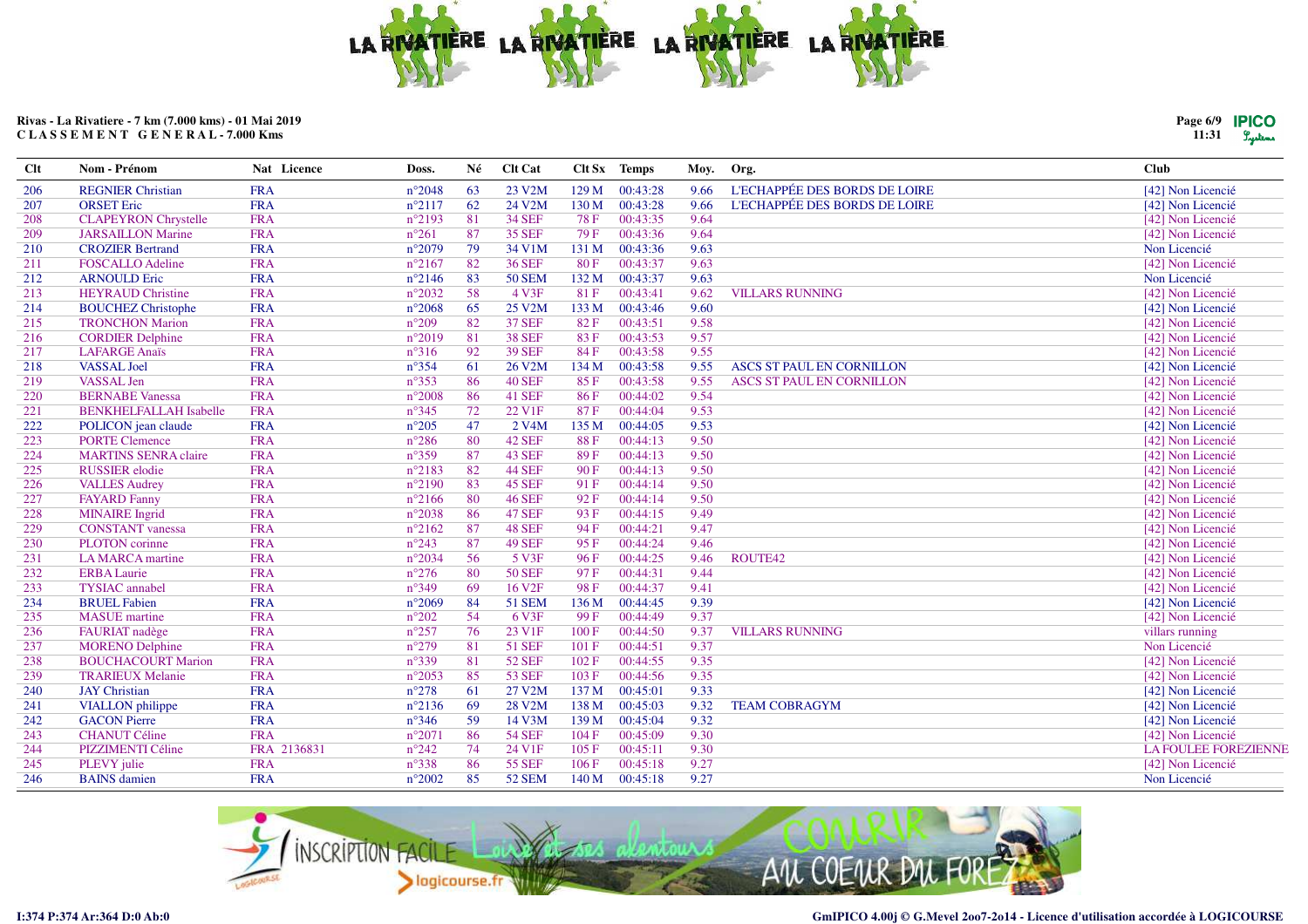

| Page 7/9 | <b>IPICO</b> |
|----------|--------------|
| 11:31    | Lusters      |

| <b>Clt</b> | Nom - Prénom                 | Nat Licence | Doss.           | Né | Clt Cat             |       | Clt Sx Temps | Moy. | Org.                               | <b>Club</b>       |
|------------|------------------------------|-------------|-----------------|----|---------------------|-------|--------------|------|------------------------------------|-------------------|
| 247        | <b>MAZOYER Christine</b>     | <b>FRA</b>  | $n^{\circ}219$  | 74 | 25 V <sub>1F</sub>  | 107F  | 00:45:29     | 9.24 | <b>LES SORBERANES</b>              | [42] Non Licencié |
| 248        | <b>GAY Delphine</b>          | <b>FRA</b>  | $n^{\circ}215$  | 73 | 26 V <sub>1F</sub>  | 108F  | 00:45:29     | 9.24 |                                    | [42] Non Licencié |
| 249        | <b>VENTURA</b> sandra        | <b>FRA</b>  | $n^{\circ}364$  | 91 | <b>56 SEF</b>       | 109F  | 00:45:34     | 9.22 |                                    | [42] Non Licencié |
| 250        | <b>DIDIER Fabrice</b>        | <b>FRA</b>  | $n^{\circ}230$  | 78 | 35 V1M              | 141 M | 00:45:41     | 9.20 |                                    | [42] Non Licencié |
| 251        | <b>CHOULET</b> Jeannette     | <b>FRA</b>  | $n^{\circ}2074$ | 98 | $2$ ESF             | 110F  | 00:45:42     | 9.19 |                                    | [42] Non Licencié |
| 252        | <b>DEMOSTHENIS</b> angelique | <b>FRA</b>  | $n^{\circ}341$  | 81 | <b>57 SEF</b>       | 111 F | 00:45:45     | 9.18 |                                    | [42] Non Licencié |
| 253        | <b>SERRAILLE Fabrice</b>     | <b>FRA</b>  | $n^{\circ}2185$ | 77 | 36 V1M              | 142 M | 00:45:46     | 9.18 | <b>OZER LAVENTURE</b>              | Non Licencié      |
| 254        | <b>CHOMONT Cédric</b>        | <b>FRA</b>  | $n^{\circ}2161$ | 91 | <b>53 SEM</b>       | 143 M | 00:45:46     | 9.18 | <b>OZER L AVENTURE</b>             | Non Licencié      |
| 255        | <b>BASSON Mickael</b>        | <b>FRA</b>  | $n^{\circ}2147$ | 90 | <b>54 SEM</b>       | 144 M | 00:45:46     | 9.18 | <b>OZER LAVENTURE</b>              | Non Licencié      |
| 256        | <b>CALEYRON Sébastien</b>    | <b>FRA</b>  | $n^{\circ}311$  | 78 | 37 V1M              | 145 M | 00:45:56     | 9.15 |                                    | [42] Non Licencié |
| 257        | <b>MANERO Chrystèle</b>      | <b>FRA</b>  | $n^{\circ}360$  | 72 | 27 V1F              | 112F  | 00:45:58     | 9.14 |                                    | [42] Non Licencié |
| 258        | <b>GUENIN Nicolas</b>        | <b>FRA</b>  | $n^{\circ}2029$ | 75 | 38 V1M              | 146 M | 00:46:07     | 9.11 |                                    | [42] Non Licencié |
| 259        | <b>MORETTON Pauline</b>      | <b>FRA</b>  | $n^{\circ}2112$ | 92 | <b>58 SEF</b>       | 113F  | 00:46:12     | 9.09 |                                    | [42] Non Licencié |
| 260        | <b>ORSET GHISLAINE</b>       | <b>FRA</b>  | $n^{\circ}2118$ | 68 | 17 V <sub>2F</sub>  | 114 F | 00:46:21     | 9.06 | L'ÉCHAPPÉE DES BORDS DE LOIRE      | [42] Non Licencié |
| 261        | <b>DUMONT Anne-Charlène</b>  | <b>FRA</b>  | $n^{\circ}214$  | 91 | <b>59 SEF</b>       | 115F  | 00:46:26     | 9.05 |                                    | Non Licencié      |
| 262        | <b>GAVARD Florence</b>       | <b>FRA</b>  | $n^{\circ}233$  | 80 | <b>60 SEF</b>       | 116F  | 00:46:26     | 9.05 |                                    | [42] Non Licencié |
| 263        | <b>MOREL Marielle</b>        | <b>FRA</b>  | $n^{\circ}203$  | 89 | <b>61 SEF</b>       | 117F  | 00:46:28     | 9.04 |                                    | Non Licencié      |
| 264        | <b>REYNARD</b> Jennifer      | <b>FRA</b>  | $n^{\circ}281$  | 89 | <b>62 SEF</b>       | 118F  | 00:46:32     | 9.03 |                                    | Non Licencié      |
| 265        | <b>VILLETTE LAETITIA</b>     | <b>FRA</b>  | $n^{\circ}300$  | 78 | 28 V1F              | 119F  | 00:46:36     | 9.01 |                                    | [42] Non Licencié |
| 266        | <b>BLANCHARD</b> ludivine    | <b>FRA</b>  | $n^{\circ}212$  | 81 | <b>63 SEF</b>       | 120F  | 00:46:39     | 9.00 |                                    | [42] Non Licencié |
| 267        | <b>COGNET</b> herve          | <b>FRA</b>  | $n^{\circ}2016$ | 68 | 29 V <sub>2</sub> M | 147 M | 00:46:48     | 8.98 |                                    | [42] Non Licencié |
| 268        | <b>VENTE Aurelie</b>         | <b>FRA</b>  | $n^{\circ}2134$ | 85 | <b>64 SEF</b>       | 121 F | 00:46:48     | 8.98 |                                    | [42] Non Licencié |
| 269        | <b>CAPARROS</b> sophie       | <b>FRA</b>  | $n^{\circ}2158$ | 79 | 29 V1F              | 122F  | 00:46:49     | 8.97 | <b>SPEEDY TURTLE</b>               | [42] Non Licencié |
| 270        | <b>CHAZAL Laurène</b>        | <b>FRA</b>  | $n^{\circ}252$  | 95 | <b>65 SEF</b>       | 123 F | 00:46:50     | 8.97 |                                    | [42] Non Licencié |
| 271        | <b>MANN</b> Géraldine        | <b>FRA</b>  | $n^{\circ}2036$ | 76 | 30 V1F              | 124F  | 00:46:54     | 8.96 |                                    | [42] Non Licencié |
| 272        | <b>BOUDES</b> Christelle     | <b>FRA</b>  | $n^{\circ}2157$ | 85 | <b>66 SEF</b>       | 125F  | 00:46:57     | 8.95 |                                    | [42] Non Licencié |
| 273        | <b>NORHADIAN</b> sandrine    | <b>FRA</b>  | $n^{\circ}221$  | 77 | 31 V1F              | 126F  | 00:47:00     | 8.94 |                                    | [42] Non Licencié |
| 274        | <b>MONTAGNY Nicole</b>       | <b>FRA</b>  | $n^{\circ}220$  | 60 | 18 V <sub>2F</sub>  | 127 F | 00:47:04     | 8.93 |                                    | [42] Non Licencié |
| 275        | <b>PUPIER Caire Pupier</b>   | <b>FRA</b>  | $n^{\circ}330$  | 71 | 32 V <sub>1F</sub>  | 128 F | 00:47:05     | 8.92 |                                    | [42] Non Licencié |
| 276        | <b>DI TRAPANI FLORENCE</b>   | <b>FRA</b>  | $n^{\circ}2021$ | 70 | 33 V <sub>1F</sub>  | 129 F | 00:47:14     | 8.89 | <b>DITRAP</b>                      | [42] Non Licencié |
| 277        | <b>MARGERIT SYLVIE</b>       | <b>FRA</b>  | $n^{\circ}265$  | 66 | 19 V <sub>2F</sub>  | 130 F | 00:47:16     | 8.89 | <b>VILLARS RUNNING</b>             | [42] Non Licencié |
| 278        | <b>DI TRAPANI FRANCIS</b>    | <b>FRA</b>  | $n^{\circ}2022$ | 69 | 30 V2M              | 148 M | 00:47:18     | 8.88 | <b>DITRAP</b>                      | [42] Non Licencié |
| 279        | <b>PRUDHOMME Chantal</b>     | <b>FRA</b>  | $n^{\circ}269$  | 66 | 20 V <sub>2F</sub>  | 131 F | 00:47:19     | 8.88 | <b>ASSOCIATION VILLARS RUNNING</b> | [42] Non Licencié |
| 280        | <b>ABEL</b> Adeline          | <b>FRA</b>  | $n^{\circ}355$  | 82 | <b>67 SEF</b>       | 132 F | 00:47:29     | 8.85 |                                    | [42] Non Licencié |
| 281        | <b>CUERQ MARLENE</b>         | <b>FRA</b>  | $n^{\circ}363$  | 77 | 34 V1F              | 133 F | 00:47:38     | 8.82 |                                    | [42] Non Licencié |
| 282        | <b>BERAUD</b> sabine         | <b>FRA</b>  | $n^{\circ}301$  | 79 | 35 V <sub>1F</sub>  | 134 F | 00:47:39     | 8.82 |                                    | [42] Non Licencié |
| 283        | <b>MISSONNIER Delphine</b>   | <b>FRA</b>  | $n^{\circ}2039$ | 86 | <b>68 SEF</b>       | 135 F | 00:47:41     | 8.81 |                                    | [43] Non Licencié |
| 284        | <b>BANCEL Laurine</b>        | <b>FRA</b>  | $n^{\circ}310$  | 95 | <b>69 SEF</b>       | 136F  | 00:47:44     | 8.80 |                                    | [42] Non Licencié |
| 285        | <b>SOBOCINSKI Mickaël</b>    | <b>FRA</b>  | $n^{\circ}245$  | 86 | <b>55 SEM</b>       | 149 M | 00:47:46     | 8.80 |                                    | Non Licencié      |
| 286        | <b>CUSSAC Rémi</b>           | <b>FRA</b>  | $n^{\circ}229$  | 94 | <b>56 SEM</b>       | 150 M | 00:47:46     | 8.79 |                                    | Non Licencié      |
| 287        | <b>CHARRE Sébastien</b>      | <b>FRA</b>  | $n^{\circ}352$  | 75 | 39 V1M              | 151 M | 00:47:56     | 8.76 |                                    | [42] Non Licencié |

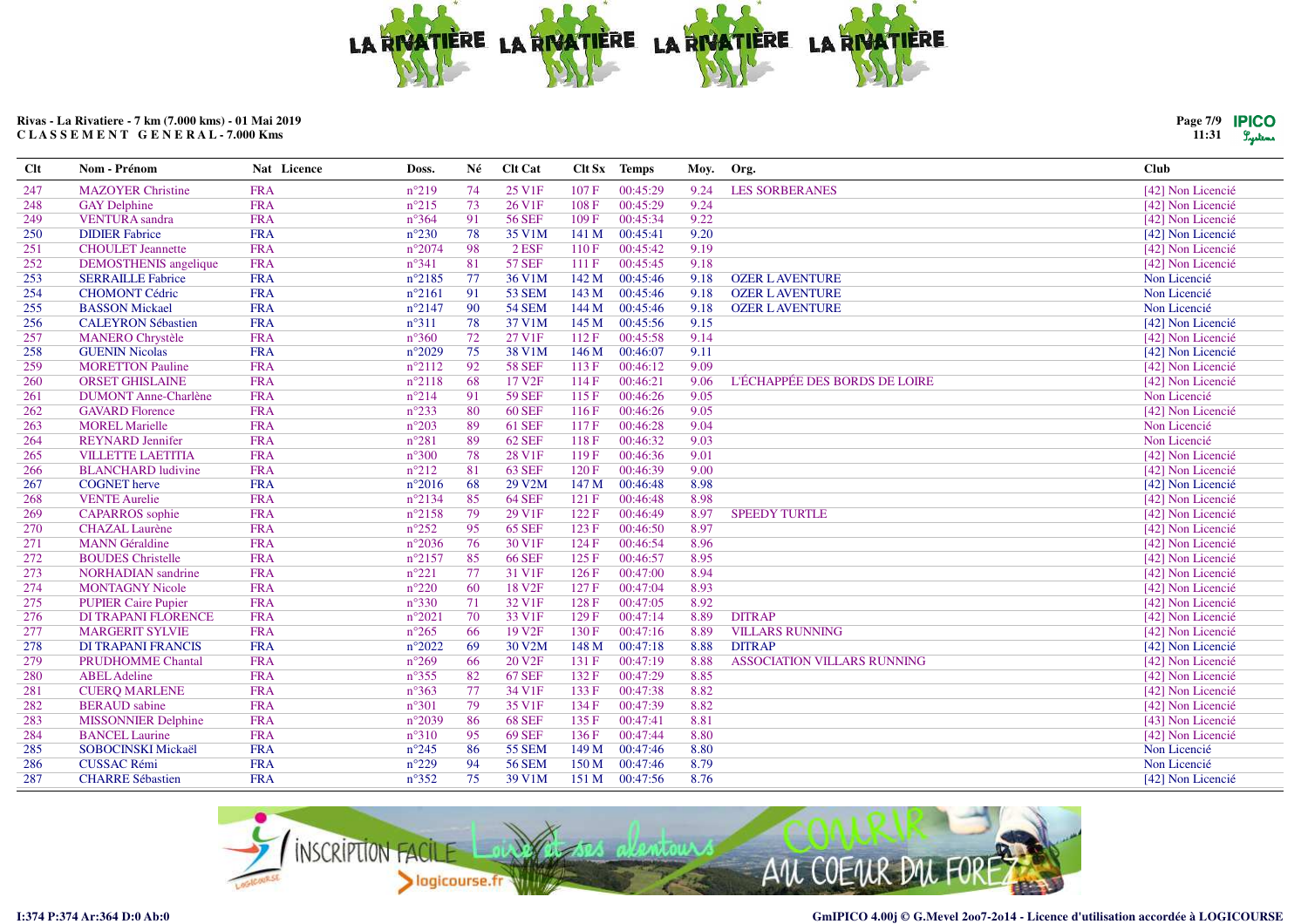

Moy. Org.

Clt Sx Temps

# Rivas - La Rivatiere - 7 km (7.000 kms) - 01 Mai 2019 CLASSEMENT GENERAL-7.000 Kms

Nat Licence

Doss.

Né

Clt Cat

Nom - Prénom

**Clt** 

| <b>GRATALOUP Jennifer</b>   | <b>FRA</b>  | $n^{\circ}321$  | 84 | <b>70 SEF</b>      | 137 F | 00:47:58 | 8.76 |                               | [42] Non Licencié         |
|-----------------------------|-------------|-----------------|----|--------------------|-------|----------|------|-------------------------------|---------------------------|
| <b>BONNEVILLE Vanessa</b>   | <b>FRA</b>  | $n^{\circ}2155$ | 79 | 36 V1F             | 138 F | 00:47:59 | 8.76 |                               | [42] Non Licencié         |
| <b>GILLET</b> Christophe    | <b>FRA</b>  | $n^{\circ}2169$ | 77 | 40 V1M             | 152 M | 00:47:59 | 8.76 |                               | [42] Non Licencié         |
| <b>ANDRUSSO AURORE</b>      | <b>FRA</b>  | $n^{\circ}362$  | 86 | <b>71 SEF</b>      | 139F  | 00:48:07 | 8.73 |                               | [42] Non Licencié         |
| <b>DUCLOS</b> fiona         | <b>FRA</b>  | $n^{\circ}2083$ | 95 | <b>72 SEF</b>      | 140 F | 00:48:08 | 8.73 |                               | [42] Non Licencié         |
| <b>OLIVIER Annie</b>        | <b>FRA</b>  | $n^{\circ}204$  | 63 | 21 V <sub>2F</sub> | 141 F | 00:48:08 | 8.73 | <b>COBRA GYM</b>              | [42] Non Licencié         |
| <b>SOUVETON Evelyne</b>     | <b>FRA</b>  | $n^{\circ}2187$ | 59 | 7 V3F              | 142 F | 00:48:11 | 8.72 |                               | [42] Non Licencié         |
| <b>JAY Marine</b>           | <b>FRA</b>  | $n^{\circ}2033$ | 89 | <b>73 SEF</b>      | 143 F | 00:48:15 | 8.71 |                               | [42] Non Licencié         |
| <b>CHAUX</b> Sophie         | <b>FRA</b>  | $n^{\circ}313$  | 68 | 31 V2M             | 153 M | 00:48:17 | 8.70 |                               | Non Licencié              |
| <b>MARTINET ANNIE</b>       | <b>FRA</b>  | $n^{\circ}283$  | 52 | 8 V3F              | 144 F | 00:48:17 | 8.70 |                               | [42] Non Licencié         |
| <b>MARTINET Anthony</b>     | <b>FRA</b>  | $n^{\circ}284$  | 85 | <b>57 SEM</b>      | 154 M | 00:48:18 | 8.70 |                               | [59] Non Licencié         |
| <b>BERGER Corinne</b>       | FRA 1887604 | $n^{\circ}2062$ | 73 | 37 V1F             | 145 F | 00:48:19 | 8.69 |                               | [42] FAC ANDREZIEUX       |
| PENY Hervé                  | <b>FRA</b>  | $n^{\circ}2120$ | 73 | 41 V1M             | 155 M | 00:48:23 | 8.68 |                               | [42] Non Licencié         |
| <b>RAKOTOARIVONY Lova</b>   | <b>FRA</b>  | $n^{\circ}2047$ | 86 | <b>58 SEM</b>      | 156 M | 00:48:26 | 8.67 |                               | Non Licencié              |
| <b>JANIK Stephania</b>      | <b>FRA</b>  | $n^{\circ}295$  | 78 | 38 V1F             | 146 F | 00:48:29 | 8.66 |                               | [42] Non Licencié         |
| <b>DONNAT Alexandre</b>     | <b>FRA</b>  | $n^{\circ}294$  | 71 | 42 V1M             | 157 M | 00:48:31 | 8.66 | PETITE TRAVERSÉE POUR MAE     | [42] Non Licencié         |
| <b>RICHARD Gladys</b>       | <b>FRA</b>  | $n^{\circ}350$  | 87 | <b>74 SEF</b>      | 147 F | 00:48:36 | 8.64 |                               | [42] Non Licencié         |
| <b>PERRIN JULIE</b>         | FRA 2016792 | $n^{\circ}267$  | 80 | <b>75 SEF</b>      | 148 F | 00:48:40 | 8.63 | <b>ACO FIRMINY</b>            | aco firminy               |
| PRESLES clemence            | <b>FRA</b>  | $n^{\circ}2046$ | 87 | <b>76 SEF</b>      | 149 F | 00:48:45 | 8.62 |                               | [42] Non Licencié         |
| SAUZET Léa-Marie            | <b>FRA</b>  | $n^{\circ}343$  | 98 | 3 ESF              | 150F  | 00:48:54 | 8.59 | LES <sub>2L</sub>             | [42] Non Licencié         |
| <b>RAMOND</b> nathalie      | <b>FRA</b>  | $n^{\circ}317$  | 67 | 22 V <sub>2F</sub> | 151F  | 00:48:54 | 8.59 |                               | [42] Non Licencié         |
| <b>CUERQ Morgane</b>        | <b>FRA</b>  | $n^{\circ}319$  | 86 | <b>77 SEF</b>      | 152F  | 00:49:06 | 8.56 |                               | [63] Non Licencié         |
| <b>BERTHET Caroline</b>     | <b>FRA</b>  | $n^{\circ}303$  | 76 | 39 V1F             | 153 F | 00:49:15 | 8.53 |                               | [42] Non Licencié         |
| <b>SERRANO</b> nathalie     | <b>FRA</b>  | $n^{\circ}2052$ | 68 | 23 V <sub>2F</sub> | 154 F | 00:49:17 | 8.52 |                               | [42] Non Licencié         |
| <b>CHOULET</b> cédric       | <b>FRA</b>  | $n^{\circ}2073$ | 70 | 43 V1M             | 158 M | 00:49:17 | 8.52 | CEDRICI CHOULET CERTIF MDCAL  | [42] Non Licencié         |
| <b>DE OLIVEIRA Amandine</b> | <b>FRA</b>  | $n^{\circ}288$  | 82 | <b>78 SEF</b>      | 155F  | 00:49:24 | 8.50 |                               | [42] Non Licencié         |
| <b>LACHAL Nadine</b>        | <b>FRA</b>  | $n^{\circ}2173$ | 66 | 24 V <sub>2F</sub> | 156F  | 00:49:31 | 8.48 |                               | [42] Non Licencié         |
| <b>MOULARD Danielle</b>     | <b>FRA</b>  | $n^{\circ}296$  | 74 | 40 V1F             | 157 F | 00:49:34 | 8.47 |                               | Non Licencié              |
| <b>CHAUX</b> Frédéric       | <b>FRA</b>  | $n^{\circ}312$  | 70 | 44 V1M             | 159 M | 00:49:50 | 8.43 |                               | Non Licencié              |
| <b>LACHI Kahina</b>         | <b>FRA</b>  | $n^{\circ}2174$ | 90 | <b>79 SEF</b>      | 158F  | 00:49:56 | 8.41 |                               | [42] Non Licencié         |
| <b>MAZURCZAK</b> amelie     | <b>FRA</b>  | $n^{\circ}2106$ | 85 | <b>80 SEF</b>      | 159F  | 00:50:08 | 8.38 |                               | [42] Non Licencié         |
| <b>COURBON Eric</b>         | <b>FRA</b>  | $n^{\circ}2078$ | 71 | 45 V1M             | 160 M | 00:50:08 | 8.38 |                               | [42] Non Licencié         |
| <b>ARGAUD</b> françoise     | <b>FRA</b>  | $n^{\circ}2001$ | 73 | 41 V1F             | 160 F | 00:50:23 | 8.34 | L'ÉCHAPPÉE DES BORDS DE LOIRE | [42] Non Licencié         |
| <b>LAGER</b> marie-odile    | <b>FRA</b>  | $n^{\circ}2175$ | 60 | 25 V <sub>2F</sub> | 161 F | 00:50:31 | 8.32 |                               | [42] Non Licencié         |
| <b>VOURIOT Patricia</b>     | FRA 1557127 | $n^{\circ}247$  | 69 | 26 V <sub>2F</sub> | 162 F | 00:50:34 | 8.31 |                               | [42] La foulée forézienne |
| <b>VOURIOT Margot</b>       | <b>FRA</b>  | $n^{\circ}246$  | 95 | <b>81 SEF</b>      | 163 F | 00:50:34 | 8.31 |                               | [42] Non Licencié         |
| <b>TOUATI Celine</b>        | <b>FRA</b>  | $n^{\circ}223$  | 87 | <b>82 SEF</b>      | 164F  | 00:50:40 | 8.29 |                               | [42] Non Licencié         |
| <b>POUILLY Carole</b>       | <b>FRA</b>  | $n^{\circ}365$  | 82 | <b>83 SEF</b>      | 165 F | 00:50:47 | 8.27 |                               | [42] Non Licencié         |
| <b>BLACHON</b> cecile       | <b>FRA</b>  | n°318           | 74 | 42 V1F             | 166F  | 00:50:54 | 8.25 |                               | [42] Non Licencié         |
| <b>DEBROUCKER Myriam</b>    | <b>FRA</b>  | $n^{\circ}332$  | 83 | <b>84 SEF</b>      | 167F  | 00:50:54 | 8.25 |                               | [42] Non Licencié         |
| <b>COLLANGE Béatrice</b>    | <b>FRA</b>  | $n^{\circ}314$  | 71 | 43 V1F             | 168F  | 00:51:01 | 8.24 |                               | [42] Non Licencié         |



Page 8/9 **IPICO** 

Lystems

11:31

Club